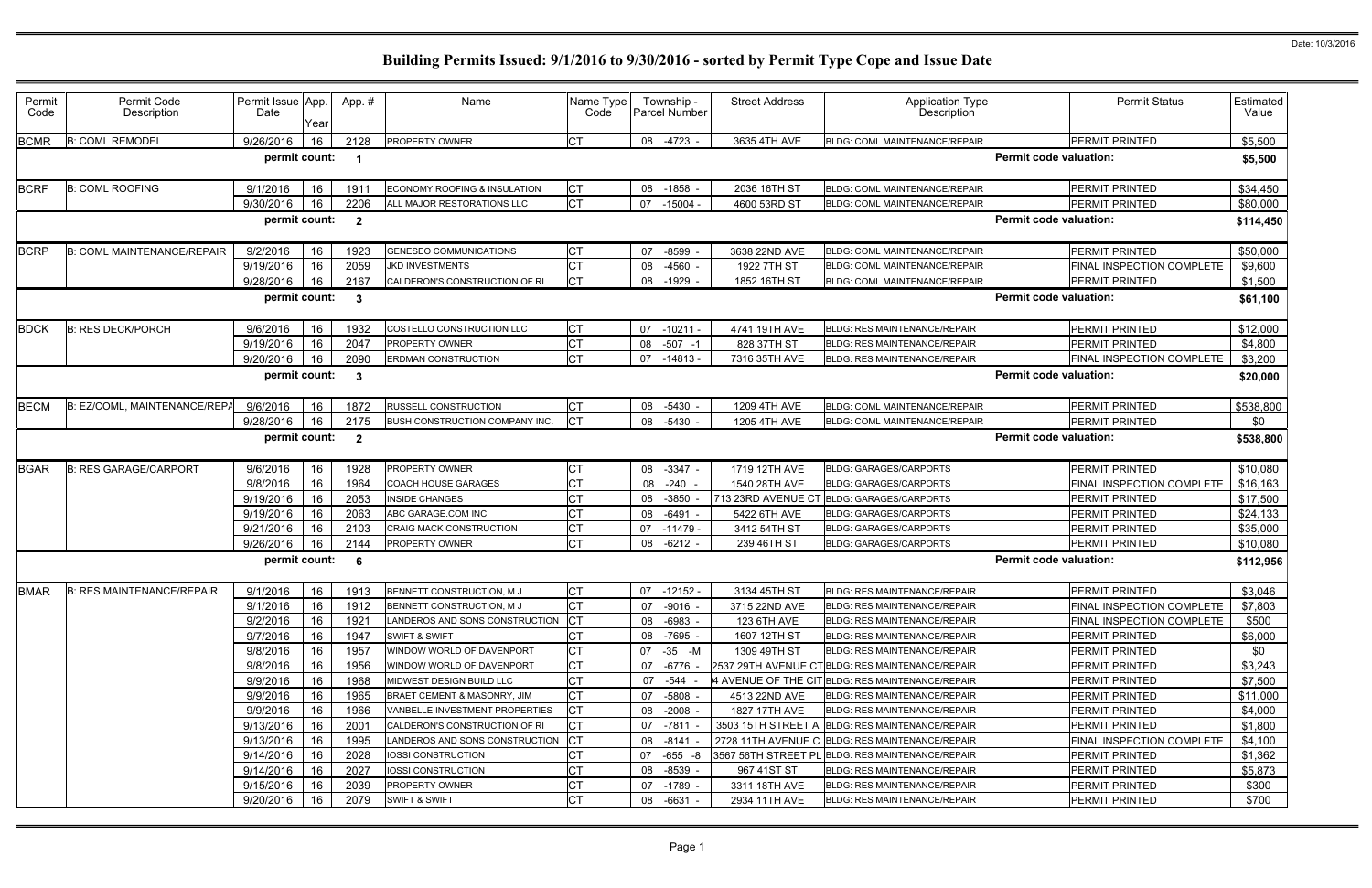| Permit<br>Code | Permit Code<br>Description       | Permit Issue App.<br>Date | Year | App.#                   | Name                                                  | Name Type<br>Code      | Township -<br><b>Parcel Number</b> | <b>Street Address</b> | <b>Application Type</b><br><b>Description</b>    | <b>Permit Status</b>          | Estimated<br>Value |
|----------------|----------------------------------|---------------------------|------|-------------------------|-------------------------------------------------------|------------------------|------------------------------------|-----------------------|--------------------------------------------------|-------------------------------|--------------------|
| BMAR           | <b>B: RES MAINTENANCE/REPAIR</b> | 9/23/2016                 | 16   | 2117                    | PROPERTY OWNER                                        | <b>CT</b>              | 08 -5761                           | 1308 6TH AVE          | <b>BLDG: RES MAINTENANCE/REPAIR</b>              | <b>PERMIT PRINTED</b>         | \$5,300            |
|                |                                  | 9/23/2016                 | 16   | 2115                    | <b>BLACKHAWK BUILDERS</b>                             | <b>CT</b>              | $-6740$<br>08                      | 1844 24TH AVE         | <b>BLDG: RES MAINTENANCE/REPAIR</b>              | PERMIT PRINTED                | \$34,500           |
|                |                                  | 9/26/2016                 | 16   | 2147                    | <b>ELDCO FACTORY DIRECT LLC</b>                       | <b>CT</b>              | -13370 -<br>07                     | 3201 40TH ST          | <b>BLDG: RES MAINTENANCE/REPAIR</b>              | <b>PERMIT PRINTED</b>         | \$6,642            |
|                |                                  | 9/26/2016                 | 16   | 2145                    | FELDCO FACTORY DIRECT LLC                             | Iст                    | $-13634$<br>07                     |                       | 112 26TH AVENUE A C BLDG: RES MAINTENANCE/REPAIR | PERMIT PRINTED                | \$3,186            |
|                |                                  | 9/26/2016                 | 16   | 2149                    | FELDCO FACTORY DIRECT LLC                             | <b>CT</b>              | 07 -1989                           | 2376 29TH ST          | <b>BLDG: RES MAINTENANCE/REPAIR</b>              | <b>PERMIT PRINTED</b>         | \$7,464            |
|                |                                  |                           |      |                         | <b>PROPERTY OWNER</b>                                 | <b>CT</b>              |                                    |                       |                                                  |                               |                    |
|                |                                  | 9/26/2016                 | 16   | 2154                    | DAN HANELL CONSTRUCTION INC                           | <b>CT</b>              | -5658<br>07                        | 2421 45TH ST          | <b>BLDG: RES MAINTENANCE/REPAIR</b>              | PERMIT PRINTED                | \$6,180            |
|                |                                  | 9/26/2016                 | 16   | 2131                    | <b>WERNER RESTORATION SVCS INC</b>                    | <b>CT</b>              | $-9011$<br>07                      | 3740 19TH AVE         | BLDG: RES MAINTENANCE/REPAIR                     | <b>PERMIT PRINTED</b>         | \$6,700            |
|                |                                  | 9/26/2016                 | 16   | 2150                    | SUMMY CONTRACTING CORP, JW                            | <b>CT</b>              | 08 -1026                           | 510 4TH AVE           | <b>BLDG: RES MAINTENANCE/REPAIR</b>              | <b>PERMIT PRINTED</b>         | \$10,875           |
|                |                                  | 9/26/2016                 | 16   | 2148                    | FELDCO FACTORY DIRECT LLC                             | <b>CT</b>              | -4709<br>08                        | 1311 26TH ST          | BLDG: RES MAINTENANCE/REPAIR                     | <b>PERMIT PRINTED</b>         | \$8,354            |
|                |                                  | 9/26/2016                 | 16   | 2123                    | <b>PROPERTY OWNER</b>                                 | <b>CT</b>              | $-5926$<br>08                      | 427 8TH ST            | <b>BLDG: RES MAINTENANCE/REPAIR</b>              | <b>PERMIT PRINTED</b>         | \$900              |
|                |                                  | 9/26/2016                 | 16   | 2146                    | FELDCO FACTORY DIRECT LLC                             | <b>CT</b>              | $-9131 - 1$<br>08                  | 3069 4TH ST           | BLDG: RES MAINTENANCE/REPAIR                     | <b>PERMIT PRINTED</b>         | \$2,274            |
|                |                                  | 9/27/2016                 | 16   | 2162                    | <b>BLAZE RESTORATION INC</b>                          | Iст                    | 07<br>-5603                        | 2413 44TH ST          | <b>BLDG: RES MAINTENANCE/REPAIR</b>              | <b>PERMIT PRINTED</b>         | \$25,200           |
|                |                                  | 9/27/2016                 | 16   | 2163                    | <b>BLAZE RESTORATION INC</b><br>AMERICAN ELECTRIC INC | <b>CT</b><br><b>SC</b> | 08 -5902 -                         | 414 8TH ST            | <b>BLDG: RES MAINTENANCE/REPAIR</b>              | <b>PERMIT PRINTED</b>         | \$29,400           |
|                |                                  | 9/28/2016                 | 16   | 2186                    | <b>MAKE IT HAPPEN LLC</b>                             | <b>CT</b>              | 07 -1577 -                         | 1850 31ST ST          | <b>BLDG: RES MAINTENANCE/REPAIR</b>              | <b>PERMIT PRINTED</b>         | \$3,600            |
|                |                                  | 9/30/2016                 | 16   | 2204                    | VANBELLE INVESTMENT PROPERTIES                        | <b>CT</b>              | $-2008$<br>08                      | 1827 17TH AVE         | <b>BLDG: RES MAINTENANCE/REPAIR</b>              | <b>PERMIT PRINTED</b>         | \$1,000            |
|                |                                  | 9/30/2016                 | 16   | 2205                    | QC GENERAL, INC                                       | <b>CT</b>              | 08 -5095                           |                       | 731 25TH AVENUE CT BLDG: RES MAINTENANCE/REPAIR  | PERMIT PRINTED                | \$5,900            |
|                |                                  | permit count:             |      | 31                      |                                                       |                        |                                    |                       |                                                  | <b>Permit code valuation:</b> | \$214,702          |
| BRML           | <b>B: RES REMODEL</b>            | 9/14/2016                 | 16   | 2024                    | DUST-RY REMODELING INC<br><b>ERICKSON PLUMBING</b>    | IСТ<br><b>SC</b>       | 07 -2238 -                         | 2446 27TH ST          | <b>BLDG: RES REMODEL</b>                         | <b>PERMIT PRINTED</b>         | \$240,000          |
|                |                                  | 9/20/2016                 | 16   | 2085                    | HOME IMPROVEMENT INNOVATIONS                          | <b>ICT</b>             | 07 -13064                          | 5314 16TH AVE         | <b>BLDG: RES REMODEL</b>                         | <b>PERMIT PRINTED</b>         | \$19,200           |
|                |                                  | permit count:             |      | $\overline{\mathbf{2}}$ |                                                       |                        |                                    |                       |                                                  | <b>Permit code valuation:</b> | \$259,200          |
| <b>BRMP</b>    | <b>B: RAMP</b>                   | 9/20/2016                 | 16   | 2087                    | HABITAT FOR HUMANITY-QC                               | <b>ICT</b>             | 08 -2795                           | <b>215 4TH AVE</b>    | <b>BLDG: RES MAINTENANCE/REPAIR</b>              | PERMIT PRINTED                | \$2,500            |
|                |                                  | permit count:             |      |                         |                                                       |                        |                                    |                       |                                                  | <b>Permit code valuation:</b> | \$2,500            |
| <b>BRRF</b>    | <b>B: RES ROOFING</b>            | 9/1/2016                  | 16   | 1910                    | PROPERTY OWNER                                        | <b>CT</b>              | 07 -32 -21                         | 5128 21ST AVE         | <b>BLDG: RES MAINTENANCE/REPAIR</b>              | PERMIT PRINTED                | \$2,900            |
|                |                                  | 9/1/2016                  | 16   | 1908                    | SOCO ROOFING INC                                      | <b>CT</b>              | 08 -1231                           | 1510 10TH AVE         | <b>BLDG: RES MAINTENANCE/REPAIR</b>              | PERMIT PRINTED                | \$8,400            |
|                |                                  | 9/2/2016                  | -16  | 1922                    | LANDEROS AND SONS CONSTRUCTION CT                     |                        | 08 -3389                           | 2614 16TH AVE         | <b>BLDG: RES MAINTENANCE/REPAIR</b>              | <b>PERMIT PRINTED</b>         | \$9,000            |
|                |                                  | 9/6/2016                  | 16   | 1930                    | FIVE STAR HOME IMRPOVEMENT LLC                        | IСТ                    | 08 -7105                           | 1847 10TH ST          | <b>BLDG: RES MAINTENANCE/REPAIR</b>              | <b>PERMIT PRINTED</b>         | \$3,900            |
|                |                                  | 9/6/2016                  | 16   | 1931                    | FIVE STAR HOME IMRPOVEMENT LLC                        | IСТ                    | 08 -8529                           | 960 40TH ST           | <b>BLDG: RES MAINTENANCE/REPAIR</b>              | <b>PERMIT PRINTED</b>         | \$3,800            |
|                |                                  | 9/7/2016                  | 16   | 1946                    | LANDEROS AND SONS CONSTRUCTION                        | <b>ICT</b>             | 08 -185 -                          | 2314 3RD ST           | <b>BLDG: RES MAINTENANCE/REPAIR</b>              | <b>PERMIT PRINTED</b>         | \$5,300            |
|                |                                  | 9/7/2016                  | 16   | 1950                    | DAN HANELL CONSTRUCTION INC                           | <b>CT</b>              | 08 -2530 -                         | 1911 13TH ST          | <b>BLDG: RES MAINTENANCE/REPAIR</b>              | PERMIT PRINTED                | \$3,600            |
|                |                                  | 9/8/2016                  | 16   | 1962                    | ALL MAJOR RESTORATIONS LLC                            | <b>CT</b>              | 07 -11790 -                        | 4611 12TH AVE         | <b>BLDG: RES MAINTENANCE/REPAIR</b>              | PERMIT PRINTED                | \$8,000            |
|                |                                  | 9/8/2016                  | 16   | 1954                    | DAN HANELL CONSTRUCTION INC                           | <b>CT</b>              | 07 -7673                           |                       | 2401 23RD AVENUE B BLDG: RES MAINTENANCE/REPAIR  | PERMIT PRINTED                | \$11,900           |
|                |                                  | 9/8/2016                  | 16   | 1958                    | <b>FOLEY CONTRACTING LLC</b>                          | <b>CT</b>              | 08 -3360                           | 2610 14TH AVE         | <b>BLDG: RES MAINTENANCE/REPAIR</b>              | <b>PERMIT PRINTED</b>         | \$5,995            |
|                |                                  | 9/8/2016                  | 16   | 1961                    | PROPERTY OWNER                                        | <b>CT</b>              | 08 -3887                           | 1621 14TH AVE         | <b>BLDG: RES MAINTENANCE/REPAIR</b>              | PERMIT PRINTED                | \$2,520            |
|                |                                  | 9/8/2016                  | 16   | 1960                    | B & W HOME IMPROVEMENT CO                             | <b>CT</b>              | 08 -8357 -                         | 2017 3RD ST           | <b>BLDG: RES MAINTENANCE/REPAIR</b>              | PERMIT PRINTED                | \$9,156            |
|                |                                  | 9/9/2016                  | 16   | 1974                    | FOLEY CONTRACTING LLC                                 | Iст                    | 07 -6383 -                         | 1112 40TH ST          | BLDG: RES MAINTENANCE/REPAIR                     | PERMIT PRINTED                | \$4,900            |
|                |                                  | 9/9/2016                  | 16   | 1973                    | <b>PROPERTY OWNER</b>                                 | <b>CT</b>              | 07 -81 -5                          | 4113 22ND AVE         | <b>BLDG: RES MAINTENANCE/REPAIR</b>              | PERMIT PRINTED                | \$1,200            |
|                |                                  | 9/9/2016                  | 16   | 1978                    | ADVANCED CONST & IMPROVEMENT                          | <b>CT</b>              | 07 -913 -7                         | 4344 18TH AVE         | <b>BLDG: RES MAINTENANCE/REPAIR</b>              | PERMIT PRINTED                | \$9,640            |
|                |                                  | 9/9/2016                  | 16   | 1967                    | A. DIAZ CONSTRUCTION                                  | <b>CT</b>              | 08 -2008 -                         | 1827 17TH AVE         | BLDG: RES MAINTENANCE/REPAIR                     | FINAL INSPECTION COMPLETE     | \$2,950            |
|                |                                  | 9/9/2016                  | 16   | 1977                    | ADVANCED CONST & IMPROVEMENT                          | <b>ICT</b>             | 08 -4935 -A                        | 1402 10TH ST          | <b>BLDG: RES MAINTENANCE/REPAIR</b>              | <b>PERMIT PRINTED</b>         | \$4,820            |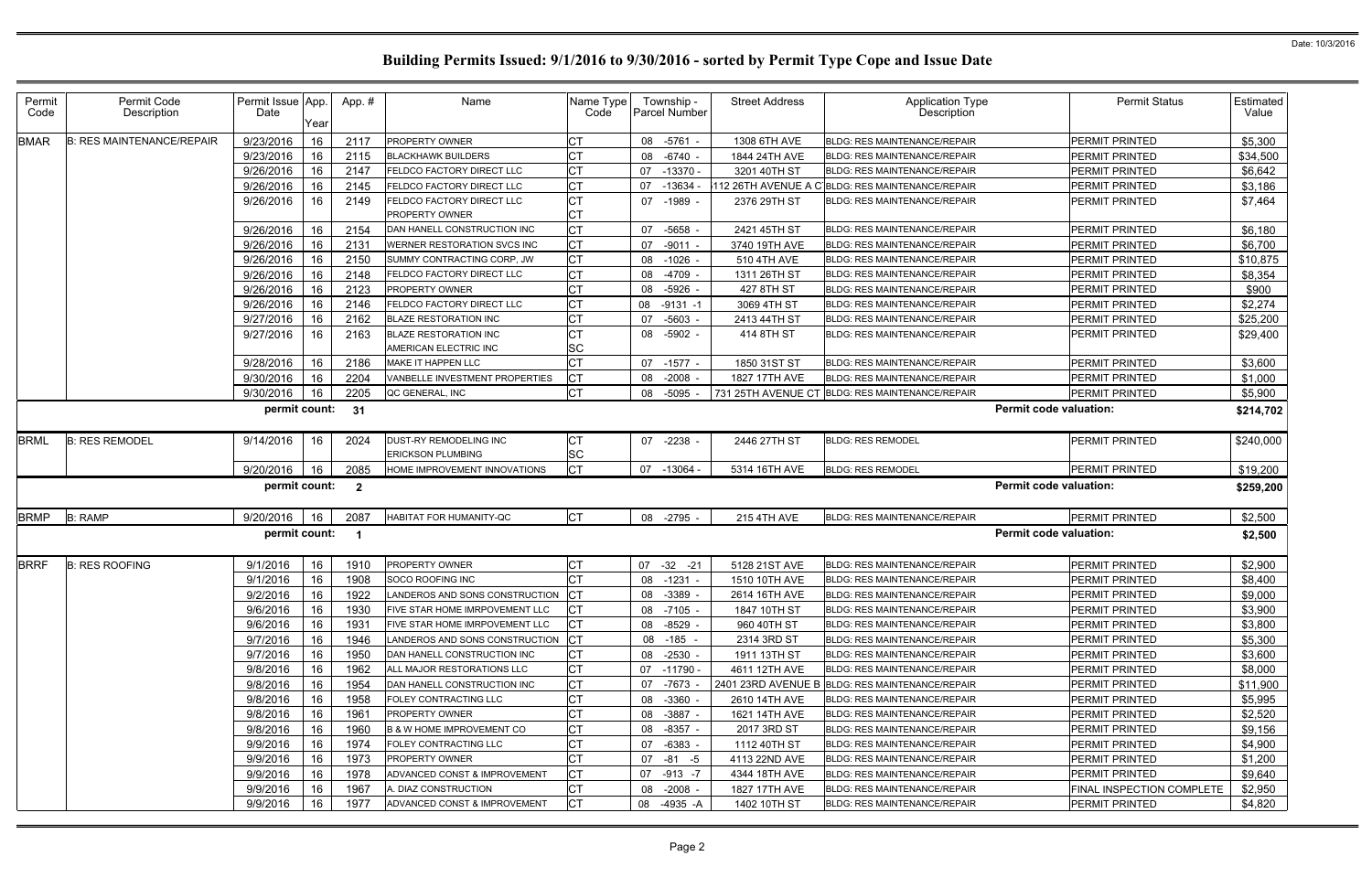| Permit<br>Code | Permit Code<br>Description | Permit Issue App.<br>Date | Year | App. # | Name                              | Name Type<br>Code | Township -<br><b>Parcel Number</b> | <b>Street Address</b> | <b>Application Type</b><br>Description          | <b>Permit Status</b>      | Estimated<br>Value |
|----------------|----------------------------|---------------------------|------|--------|-----------------------------------|-------------------|------------------------------------|-----------------------|-------------------------------------------------|---------------------------|--------------------|
| <b>BRRF</b>    | <b>B: RES ROOFING</b>      | 9/9/2016                  | 16   | 1975   | FANTH-CURRY HOME IMPRV CO         | IСТ               | 08 -7916                           | 1909 15TH ST          | <b>BLDG: RES MAINTENANCE/REPAIR</b>             | PERMIT PRINTED            | \$8,516            |
|                |                            | 9/12/2016                 | 16   | 1979   | <b>BATES ROOFING</b>              | IСТ               | -13608 -7<br>07                    | 5301 38TH AVE         | <b>BLDG: RES MAINTENANCE/REPAIR</b>             | PERMIT PRINTED            | \$14,700           |
|                |                            | 9/12/2016                 | 16   | 1980   | RASMUSSEN CONSTRUCTION DBA BUC    | <b>CT</b>         | 08 -5205                           |                       | 530 53RD STREET DR BLDG: RES MAINTENANCE/REPAIR | PERMIT PRINTED            | \$10,000           |
|                |                            | 9/12/2016                 | 16   | 1983   | A-1 CONSTRUCTION & RESTORATION    | <b>CT</b>         | 08 -8955                           | 2320 3RD ST           | BLDG: RES MAINTENANCE/REPAIR                    | FINAL INSPECTION COMPLETE | \$7,537            |
|                |                            | 9/13/2016                 | 16   | 1998   | A-1 CONSTRUCTION & RESTORATION    | <b>CT</b>         | 07 -535 -10                        | 2950 12TH AVE         | <b>BLDG: RES MAINTENANCE/REPAIR</b>             | FINAL INSPECTION COMPLETE | \$6,700            |
|                |                            | 9/13/2016                 | 16   | 1997   | OLDE TOWN ROOFING                 | <b>CT</b>         | -4946<br>08                        | 911 16TH AVE          | <b>BLDG: RES MAINTENANCE/REPAIR</b>             | PERMIT PRINTED            | \$4,000            |
|                |                            | 9/13/2016                 | 16   | 1996   | ANDEROS AND SONS CONSTRUCTION     | <b>ICT</b>        | 08 -8347                           | 1928 2ND ST           | <b>BLDG: RES MAINTENANCE/REPAIR</b>             | PERMIT PRINTED            | \$4,000            |
|                |                            | 9/14/2016                 | 16   | 2033   | JOSH ACKERLAND CONSTRUCTION       | <b>CT</b>         | 07 -55 -8                          | 2432 53RD STREET A    | BLDG: RES MAINTENANCE/REPAIR                    | PERMIT PRINTED            | \$2,350            |
|                |                            | 9/14/2016                 | 16   | 2032   | JOSH ACKERLAND CONSTRUCTION       | <b>CT</b>         | -6365<br>07                        | 1013 41ST ST          | <b>BLDG: RES MAINTENANCE/REPAIR</b>             | PERMIT PRINTED            | \$4,300            |
|                |                            | 9/14/2016                 | 16   | 2031   | JOSH ACKERLAND CONSTRUCTION       | Iст               | -4445<br>08                        | 1404 3RD STREET A     | BLDG: RES MAINTENANCE/REPAIR                    | PERMIT PRINTED            | \$11,750           |
|                |                            | 9/14/2016                 | 16   | 2025   | <b>PROPERTY OWNER</b>             | <b>CT</b>         | 08<br>-6461 -67                    | 3124 14TH ST          | <b>BLDG: RES MAINTENANCE/REPAIR</b>             | PERMIT PRINTED            | \$2,640            |
|                |                            | 9/14/2016                 | 16   | 2030   | JOSH ACKERLAND CONSTRUCTION       | <b>CT</b>         | 08 -6502                           | 5328 7TH AVE          | <b>BLDG: RES MAINTENANCE/REPAIR</b>             | PERMIT PRINTED            | \$3,400            |
|                |                            | 9/14/2016                 | 16   | 2023   | ANDEROS AND SONS CONSTRUCTION     | CT                | 08 -7854                           | 1804 13TH ST          | BLDG: RES MAINTENANCE/REPAIR                    | PERMIT PRINTED            | \$6,800            |
|                |                            | 9/15/2016                 | 16   | 2040   | CHANDLERS HOME IMPROVEMENT        | <b>CT</b>         | $07 - 12415$                       | 2424 40TH AVE         | <b>BLDG: RES MAINTENANCE/REPAIR</b>             | PERMIT PRINTED            | \$14,700           |
|                |                            | 9/15/2016                 | 16   | 2042   | GREEN VALLEY CONSTRUCTION INC     | <b>CT</b>         | 08 -1114                           | 1317 16TH ST          | BLDG: RES MAINTENANCE/REPAIR                    | PERMIT PRINTED            | \$7,900            |
|                |                            | 9/15/2016                 | 16   | 2034   | QC ROOF DRS INC.                  | <b>CT</b>         | 08<br>-3322                        | 1923 23RD STREET A    | <b>BLDG: RES MAINTENANCE/REPAIR</b>             | PERMIT PRINTED            | \$6,440            |
|                |                            | 9/19/2016                 | 16   | 2066   | <b>PROPERTY OWNER</b>             | Iст               | 07 -12798                          | 3521 19TH AVE         | <b>BLDG: RES MAINTENANCE/REPAIR</b>             | PERMIT PRINTED            | \$2,000            |
|                |                            | 9/19/2016                 | 16   | 2046   | PROPERTY OWNER                    | Iст               | -9830<br>07                        |                       | 3802 15TH STREET D BLDG: RES MAINTENANCE/REPAIR | <b>PERMIT PRINTED</b>     | \$2,040            |
|                |                            | 9/19/2016                 | 16   | 2062   | TRI-STATE SIDING & WINDOWS INC    | IСТ               | $-1926 - 4$<br>08                  | 1808 18TH AVENUE A    | <b>BLDG: RES MAINTENANCE/REPAIR</b>             | PERMIT PRINTED            | \$2,780            |
|                |                            | 9/19/2016                 | 16   | 2049   | LANDEROS AND SONS CONSTRUCTION    | <b>CT</b>         | 08 -2795                           | <b>215 4TH AVE</b>    | <b>BLDG: RES MAINTENANCE/REPAIR</b>             | PERMIT PRINTED            | \$5,400            |
|                |                            | 9/19/2016                 | 16   | 2056   | ANDEROS AND SONS CONSTRUCTION     | <b>CT</b>         | 08 - 398 - 2                       | 1109 18TH ST          | BLDG: RES MAINTENANCE/REPAIR                    | PERMIT PRINTED            | \$1,200            |
|                |                            | 9/19/2016                 | 16   | 2048   | OLDE TOWN ROOFING                 | <b>CT</b>         | 08 -4024 -                         | 229 44TH ST           | BLDG: RES MAINTENANCE/REPAIR                    | PERMIT PRINTED            | \$10,000           |
|                |                            | 9/19/2016                 | 16   | 2050   | LANDEROS AND SONS CONSTRUCTION    | <b>CT</b>         | 08 -4173 -A                        | 511 22ND AVE          | <b>BLDG: RES MAINTENANCE/REPAIR</b>             | PERMIT PRINTED            | \$5,500            |
|                |                            | 9/19/2016                 | 16   | 2058   | OLDE TOWN ROOFING                 | <b>CT</b>         | -8689<br>08                        |                       | 704 22ND AVENUE CT BLDG: RES MAINTENANCE/REPAIR | PERMIT PRINTED            | \$4,300            |
|                |                            | 9/19/2016                 | 16   | 2057   | LANDEROS AND SONS CONSTRUCTION CT |                   | 08 -918                            | <b>154 6TH AVE</b>    | <b>BLDG: RES MAINTENANCE/REPAIR</b>             | PERMIT PRINTED            | \$3,200            |
|                |                            | 9/20/2016                 | 16   | 2084   | QC GENERAL, INC                   | Iст               | 07 -14832                          | 4114 16TH AVE         | <b>BLDG: RES MAINTENANCE/REPAIR</b>             | FINAL INSPECTION COMPLETE | \$490              |
|                |                            | 9/20/2016                 | 16   | 2081   | PROPERTY OWNER                    | <b>CT</b>         | $-3807 -4$<br>08                   | 3301 RIVER DR         | <b>BLDG: RES MAINTENANCE/REPAIR</b>             | <b>PERMIT PRINTED</b>     | \$4,706            |
|                |                            | 9/22/2016                 | 16   | 2113   | OLDE TOWN ROOFING                 | IСТ               | -4988<br>07                        | 4003 26TH ST          | <b>BLDG: RES MAINTENANCE/REPAIR</b>             | PERMIT PRINTED            | \$3,700            |
|                |                            | 9/22/2016                 | 16   | 2104   | SOCO ROOFING INC                  | Iст               | -9966<br>07                        | 3411 44TH ST          | <b>BLDG: RES MAINTENANCE/REPAIR</b>             | PERMIT PRINTED            | \$5,000            |
|                |                            | 9/22/2016                 | 16   | 2111   | LANDEROS AND SONS CONSTRUCTION    |                   | 08 -2912 -                         | 2411 6TH AVE          | BLDG: RES MAINTENANCE/REPAIR                    | FINAL INSPECTION COMPLETE | \$6,000            |
|                |                            | $9/22/2016$ 16            |      | 2112   | SOCO ROOFING INC                  | I∩т.<br>∣∪∣       | 08 -7822                           | 1807 15TH ST          | BLDG: RES MAINTENANCE/REPAIR                    | PERMIT PRINTED            | \$6,000            |
|                |                            | 9/22/2016                 | 16   | 2105   | A-1 CONSTRUCTION & RESTORATION    | <b>ICT</b>        | 08 -8939 -                         | 824 21ST AVE          | BLDG: RES MAINTENANCE/REPAIR                    | <b>PERMIT PRINTED</b>     | \$10,500           |
|                |                            | 9/23/2016                 | 16   | 2114   | <b>PROPERTY OWNER</b>             | <b>CT</b>         | 08 -3122                           | 1825 2ND ST           | <b>BLDG: RES MAINTENANCE/REPAIR</b>             | PERMIT PRINTED            | \$1,680            |
|                |                            | 9/23/2016                 | 16   | 2116   | DAN HANELL CONSTRUCTION INC       | <b>CT</b>         | 08 -4289                           | 2410 14TH AVE         | <b>BLDG: RES MAINTENANCE/REPAIR</b>             | PERMIT PRINTED            | \$15,841           |
|                |                            | 9/26/2016                 | 16   | 2130   | WIRTALA CONSTRUCTION INC, PAUL    | <b>CT</b>         | 07 -1035 -                         | 1918 30TH ST          | <b>BLDG: RES MAINTENANCE/REPAIR</b>             | PERMIT PRINTED            | \$5,565            |
|                |                            | 9/26/2016                 | 16   | 2158   | <b>PROPERTY OWNER</b>             | <b>CT</b>         | 07 -1989 -                         | 2376 29TH ST          | <b>BLDG: RES MAINTENANCE/REPAIR</b>             | PERMIT PRINTED            | \$2,160            |
|                |                            | 9/26/2016                 | 16   | 2155   | <b>PROPERTY OWNER</b>             | <b>CT</b>         | 08 -2107 -                         | 234 39TH ST           | <b>BLDG: RES MAINTENANCE/REPAIR</b>             | PERMIT PRINTED            | \$4,760            |
|                |                            | 9/26/2016                 | 16   | 2152   | <b>FOLEY CONTRACTING LLC</b>      | <b>CT</b>         | 08 - 3064 -                        | 1313 28TH AVE         | <b>BLDG: RES MAINTENANCE/REPAIR</b>             | PERMIT PRINTED            | \$7,800            |
|                |                            | 9/26/2016                 | 16   | 2129   | WIRTALA CONSTRUCTION INC, PAUL    | <b>CT</b>         | 08 -4824 -                         | 1117 13TH ST          | <b>BLDG: RES MAINTENANCE/REPAIR</b>             | PERMIT PRINTED            | \$8,693            |
|                |                            | 9/27/2016                 | 16   | 2168   | PROPERTY OWNER                    | <b>CT</b>         | 07 -5057 -                         | 2619 38TH AVE         | <b>BLDG: RES MAINTENANCE/REPAIR</b>             | PERMIT PRINTED            | \$1,560            |
|                |                            | 9/27/2016                 | 16   | 2170   | QC ROOF DRS INC.                  | <b>CT</b>         | 07 -593 -1                         | 1817 35TH ST          | <b>BLDG: RES MAINTENANCE/REPAIR</b>             | PERMIT PRINTED            | \$11,000           |
|                |                            | 9/27/2016                 | 16   | 2164   | QC GENERAL, INC                   | Iст               | 08 -1872 -                         | 1145 22ND ST          | <b>BLDG: RES MAINTENANCE/REPAIR</b>             | PERMIT PRINTED            | \$5,900            |
|                |                            | 9/28/2016                 | -16  | 2173   | FANTH-CURRY HOME IMPRV CO         | <b>CT</b>         | 07 -1470 -                         | 2418 32ND ST          | <b>BLDG: RES MAINTENANCE/REPAIR</b>             | PERMIT PRINTED            | \$3,478            |
|                |                            | 9/28/2016                 | 16   | 2176   | 33 CARPENTERS CONSTRUCTION INC    | <b>CT</b>         | $07 - 14831$                       | 4112 16TH AVE         | <b>BLDG: RES MAINTENANCE/REPAIR</b>             | PERMIT PRINTED            | \$6,060            |
|                |                            | 9/28/2016                 | 16   | 2177   | 33 CARPENTERS CONSTRUCTION INC    | <b>CT</b>         | 08 -113 -B                         | 1819 13TH AVE         | BLDG: RES MAINTENANCE/REPAIR                    | PERMIT PRINTED            | \$8,130            |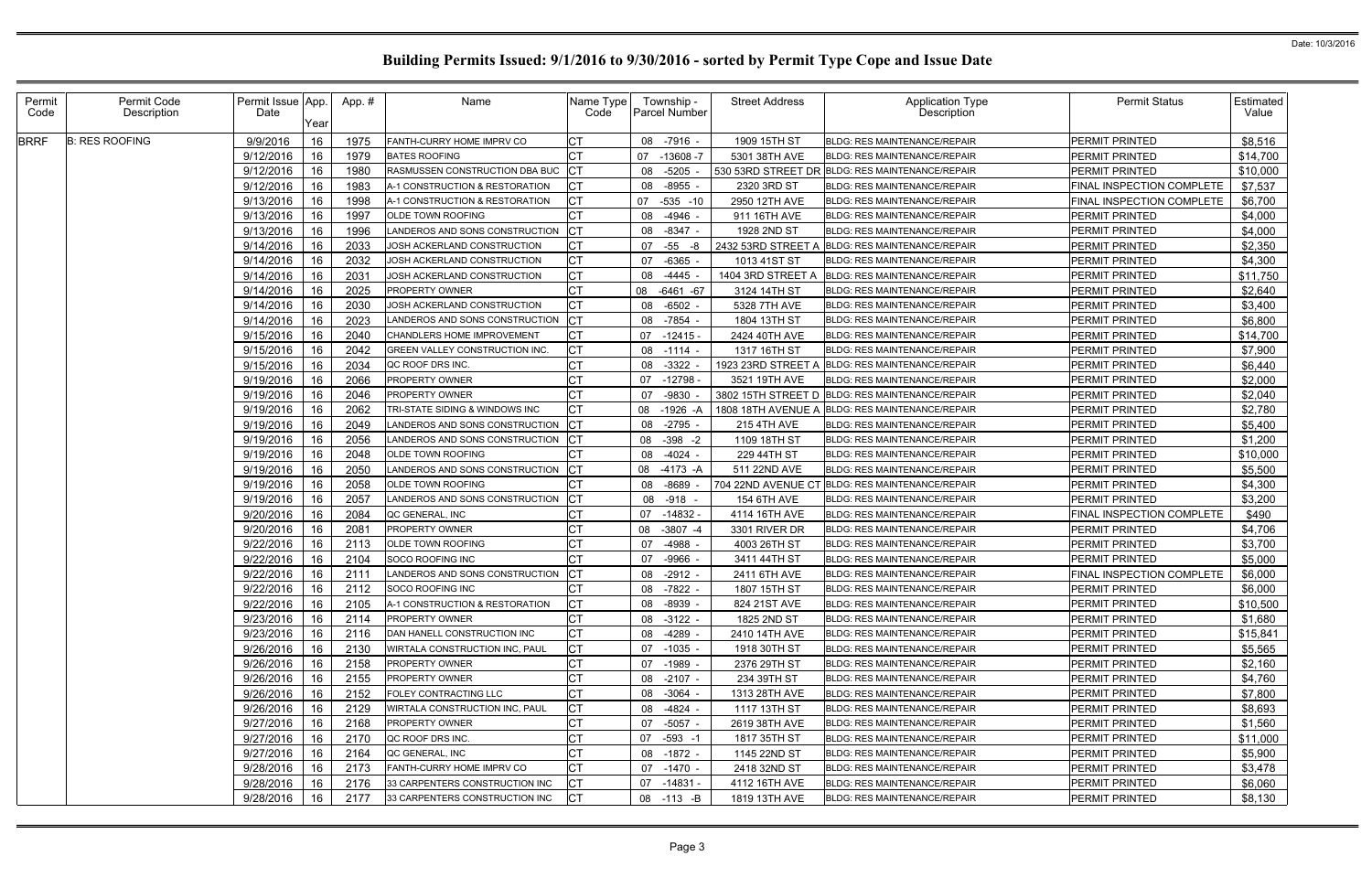| Permit<br>Code                                                    | Permit Code<br>Description             | Permit Issue App.<br>Date | Year | App.# | Name                              | Name Type<br>Code |    | Township -<br><b>Parcel Number</b> | <b>Street Address</b>                 | <b>Application Type</b><br>Description           |                               | <b>Permit Status</b>                 | Estimated<br>Value |
|-------------------------------------------------------------------|----------------------------------------|---------------------------|------|-------|-----------------------------------|-------------------|----|------------------------------------|---------------------------------------|--------------------------------------------------|-------------------------------|--------------------------------------|--------------------|
| <b>BRRF</b>                                                       | <b>B: RES ROOFING</b>                  | 9/28/2016                 | 16   | 2178  | OLDE TOWN ROOFING                 | <b>CT</b>         |    | 08 -4334                           | 1611 25TH ST                          | BLDG: RES MAINTENANCE/REPAIR                     |                               | PERMIT PRINTED                       | \$5,994            |
|                                                                   |                                        | 9/28/2016                 | 16   | 2174  | FANTH-CURRY HOME IMPRV CO         | СT                | 08 | $-598$                             | 811 54TH STREET B                     | <b>BLDG: RES MAINTENANCE/REPAIR</b>              |                               | <b>PERMIT PRINTED</b>                | \$5,302            |
|                                                                   |                                        | 9/29/2016                 | 16   | 2196  | PROPERTY OWNER                    | <b>CT</b>         |    | 07 -1700                           | 1856 32ND ST                          | <b>BLDG: RES MAINTENANCE/REPAIR</b>              |                               | <b>PERMIT PRINTED</b>                | \$2,400            |
|                                                                   |                                        | 9/29/2016                 | 16   | 2200  | PROPERTY OWNER                    | <b>CT</b>         |    | 08 -1729                           | 1136 26TH ST                          | <b>BLDG: RES MAINTENANCE/REPAIR</b>              |                               | <b>PERMIT PRINTED</b>                | \$1,520            |
|                                                                   |                                        | 9/29/2016                 | 16   | 2179  | OLDE TOWN ROOFING                 | СT                |    | 08 -8447                           | 3300 16TH ST                          | <b>BLDG: RES MAINTENANCE/REPAIR</b>              |                               | <b>PERMIT PRINTED</b>                | \$12,000           |
|                                                                   |                                        | 9/30/2016                 | 16   | 2207  | DAN HANELL CONSTRUCTION INC       | СT                |    | 08 -4392                           | 1312 33RD AVE                         | BLDG: RES MAINTENANCE/REPAIR                     |                               | <b>PERMIT PRINTED</b>                | \$11,637           |
|                                                                   |                                        | 9/30/2016                 | 16   | 2208  | CALDERON'S CONSTRUCTION OF RI     | <b>CT</b>         |    | 08 -819                            | 311 4TH AVE                           | <b>BLDG: RES MAINTENANCE/REPAIR</b>              |                               | <b>PERMIT PRINTED</b>                | \$4,500            |
|                                                                   |                                        | 9/30/2016                 | 16   | 2209  | CALDERON'S CONSTRUCTION OF RI     | <b>I</b> CT       |    | 08 -822 -                          | 402 3RD ST                            | <b>BLDG: RES MAINTENANCE/REPAIR</b>              |                               | <b>PERMIT PRINTED</b>                | \$3,000            |
| <b>Permit code valuation:</b><br>permit count:<br>70<br>\$415,510 |                                        |                           |      |       |                                   |                   |    |                                    |                                       |                                                  |                               |                                      |                    |
| <b>BRSA</b>                                                       | <b>B: RES ADDITION</b>                 | 9/27/2016                 | 16   | 2169  | QC GENERAL, INC                   | СT                |    | 07 -598                            | 1701 35TH ST                          | <b>BLDG: RES ADDITION</b>                        |                               | PERMIT PRINTED                       | \$57,100           |
|                                                                   |                                        | permit count:             |      |       |                                   |                   |    |                                    |                                       |                                                  | <b>Permit code valuation:</b> |                                      | \$57,100           |
| <b>BRSD</b>                                                       | <b>B: RES SIDING</b>                   | 9/1/2016                  | 16   | 1909  | CRAIG MACK CONSTRUCTION           | <b>CT</b>         |    | 08 -3103 -                         | 1720 4TH ST                           | <b>BLDG: RES MAINTENANCE/REPAIR</b>              |                               | <b>PERMIT PRINTED</b>                | \$6,000            |
|                                                                   |                                        | 9/9/2016                  | 16   | 1976  | FANTH-CURRY HOME IMPRV CO         | Iст               |    | 08 -2150                           | 413 40TH ST                           | <b>BLDG: RES MAINTENANCE/REPAIR</b>              |                               | <b>PERMIT PRINTED</b>                | \$2,719            |
|                                                                   |                                        | 9/12/2016                 | 16   | 1982  | ALL MAJOR RESTORATIONS LLC        | <b>CT</b>         |    | 08 -3201                           | 402 17TH AVE                          | <b>BLDG: RES MAINTENANCE/REPAIR</b>              |                               | <b>PERMIT PRINTED</b>                | \$20,000           |
|                                                                   |                                        | 9/12/2016                 | 16   | 1981  | ALL MAJOR RESTORATIONS LLC        | <b>CT</b>         |    | 08 -8029                           | 1409 12TH ST                          | BLDG: RES MAINTENANCE/REPAIR                     |                               | <b>PERMIT PRINTED</b>                | \$9,000            |
|                                                                   |                                        | 9/13/2016                 | 16   | 2022  | BEST IMPROVEMENT COMPANY, INC     | <b>CT</b>         |    | 07 -12955                          | 3717 16TH AVE                         | <b>BLDG: RES MAINTENANCE/REPAIR</b>              |                               | PERMIT PRINTED                       | \$5,915            |
|                                                                   |                                        | 9/14/2016                 | 16   | 2029  | QC ROOF DRS INC.                  | <b>CT</b>         |    | 07 -1105                           | 2703 14TH AVE                         | <b>BLDG: RES MAINTENANCE/REPAIR</b>              |                               | <b>PERMIT PRINTED</b>                | \$8,000            |
|                                                                   |                                        | 9/15/2016                 | 16   | 2035  | MIDWEST COMPLETE CONSTRUCTION     | <b>CT</b>         |    | 08 -4459                           | 337 15TH AVE                          | BLDG: RES MAINTENANCE/REPAIR                     |                               | PERMIT PRINTED                       | \$6,800            |
|                                                                   |                                        | 9/20/2016                 | 16   | 2080  | DAN HANELL CONSTRUCTION INC       | СT                |    | 08 - 6472 -                        | 5415 7TH AVE                          | BLDG: RES MAINTENANCE/REPAIR                     |                               | <b>PERMIT PRINTED</b>                | \$1,663            |
|                                                                   |                                        | 9/22/2016                 | 16   | 2109  | FOLEY CONTRACTING LLC             | СT                |    | 07 -12301                          | 3526 35TH ST                          | <b>BLDG: RES MAINTENANCE/REPAIR</b>              |                               | <b>PERMIT PRINTED</b>                | \$9,200            |
|                                                                   |                                        | 9/23/2016                 | 16   | 2119  | PROPERTY OWNER                    | <b>CT</b>         |    | 08 -7501                           | 2125 14TH ST                          | <b>BLDG: RES MAINTENANCE/REPAIR</b>              |                               | PERMIT PRINTED                       | \$2,450            |
|                                                                   |                                        | 9/27/2016                 | 16   | 2171  | SHANNON CONSTRUCTION              | СT                |    | 07 -10712                          |                                       | 1814 47TH STREET CT BLDG: RES MAINTENANCE/REPAIR |                               | <b>PERMIT PRINTED</b>                | \$5,000            |
|                                                                   |                                        | 9/30/2016                 | 16   | 2202  | THE HOUSE DOCTOR                  |                   |    | 07 -5602 -                         | 2409 44TH ST                          | <b>BLDG: RES MAINTENANCE/REPAIR</b>              |                               | PERMIT PRINTED                       | \$8,000            |
|                                                                   |                                        | permit count:             |      | 12    |                                   |                   |    |                                    |                                       |                                                  | <b>Permit code valuation:</b> |                                      | \$84,747           |
| <b>BSHD</b>                                                       | B: RES SHED/ACCESSORY BLDG   9/29/2016 |                           | 16   | 2198  | PROPERTY OWNER                    | IСТ               |    | 07 -7330                           | 4706 11TH AVENUE B BLDG: STORAGE SHED |                                                  |                               | PERMIT PRINTED                       | \$0                |
|                                                                   |                                        | permit count:             |      |       |                                   |                   |    |                                    |                                       |                                                  | <b>Permit code valuation:</b> |                                      | \$0                |
| <b>BSMT</b>                                                       | B: RES BASEMENT WATERPROOF 9/26/2016   |                           | 16   | 2127  | ABSOLUTELY DRY BASEMENT WATERP CT |                   |    | 08 -8415 -3                        | 2314 16TH AVE                         | BLDG: RES MAINTENANCE/REPAIR                     |                               | <b>PERMIT PRINTED</b>                | \$5,890            |
|                                                                   |                                        | 9/27/2016                 | 16   | 2166  | IOWA ILLINOIS BASEMENT WATERPR    | <b>ICT</b>        |    | 08 -1107 -                         | 431 22ND AVE                          | <b>BLDG: RES MAINTENANCE/REPAIR</b>              |                               | PERMIT PRINTED                       | \$4,860            |
|                                                                   |                                        | permit count: 2           |      |       |                                   |                   |    |                                    |                                       |                                                  | <b>Permit code valuation:</b> |                                      | \$10,750           |
| <b>BSTP</b>                                                       | <b>B: STEPS</b>                        | 9/26/2016                 | 16   | 2151  | HABITAT FOR HUMANITY-QC           | Iст               |    | 08 -2492 -                         | 333 4TH AVE                           | BLDG: RES MAINTENANCE/REPAIR                     |                               | PERMIT PRINTED                       | \$0                |
|                                                                   |                                        | permit count: 1           |      |       |                                   |                   |    |                                    |                                       |                                                  | <b>Permit code valuation:</b> |                                      | \$0                |
| DRN <sub>1</sub>                                                  | ENG: CLASS 1 DRAINAGE                  | 9/1/2016                  | 16   | 1905  | CROSS CONCRETE CONSTRUCTION       | <b>CT</b>         |    | 08 -8660                           | 5011 10TH AVE                         | <b>ENG: DRAINAGE PERMIT</b>                      |                               | FINAL INSPECTION COMPLETE            | \$0                |
|                                                                   |                                        | 9/6/2016                  | 16   | 1928  | PROPERTY OWNER                    | <b>CT</b>         |    | 08 -3347                           | 1719 12TH AVE                         | <b>BLDG: GARAGES/CARPORTS</b>                    |                               | FINAL INSPECTION COMPLETE   \$10,080 |                    |
|                                                                   |                                        | 9/8/2016                  | 16   | 1964  | COACH HOUSE GARAGES               | <b>CT</b>         |    | 08 -240                            | 1540 28TH AVE                         | <b>BLDG: GARAGES/CARPORTS</b>                    |                               | FINAL INSPECTION COMPLETE            | \$16,163           |
|                                                                   |                                        | 9/15/2016                 | 16   | 2038  | PROPERTY OWNER                    | СT                |    | 08 -4363                           | 1301 15TH STREET A                    | <b>ENG: DRAINAGE PERMIT</b>                      |                               | <b>PERMIT PRINTED</b>                | \$0                |
|                                                                   |                                        | 9/19/2016                 | 16   | 2055  | CCS CONCRETE SERVICE              |                   |    | 07 -10123                          | 4503 51ST ST                          | BLDG: RES DRIVEWAY & SIDEWALK                    |                               | FINAL INSPECTION COMPLETE            | \$0                |
|                                                                   |                                        | 9/19/2016                 | 16   | 2054  | EMERY CONSTRUCTION GROUP, INC     | <b>CT</b>         |    | 07 -13794                          | 7220 37TH AVE                         | <b>BLDG: RES DRIVEWAY</b>                        |                               | <b>PERMIT PRINTED</b>                | \$0                |
|                                                                   |                                        | 9/19/2016                 | 16   | 2051  | DUST-RY REMODELING INC            |                   |    | 07 -2238                           | 2446 27TH ST                          | <b>BLDG: RES DRIVEWAY</b>                        |                               | FINAL INSPECTION COMPLETE            | \$0                |
|                                                                   |                                        |                           |      |       |                                   |                   |    |                                    |                                       |                                                  |                               |                                      |                    |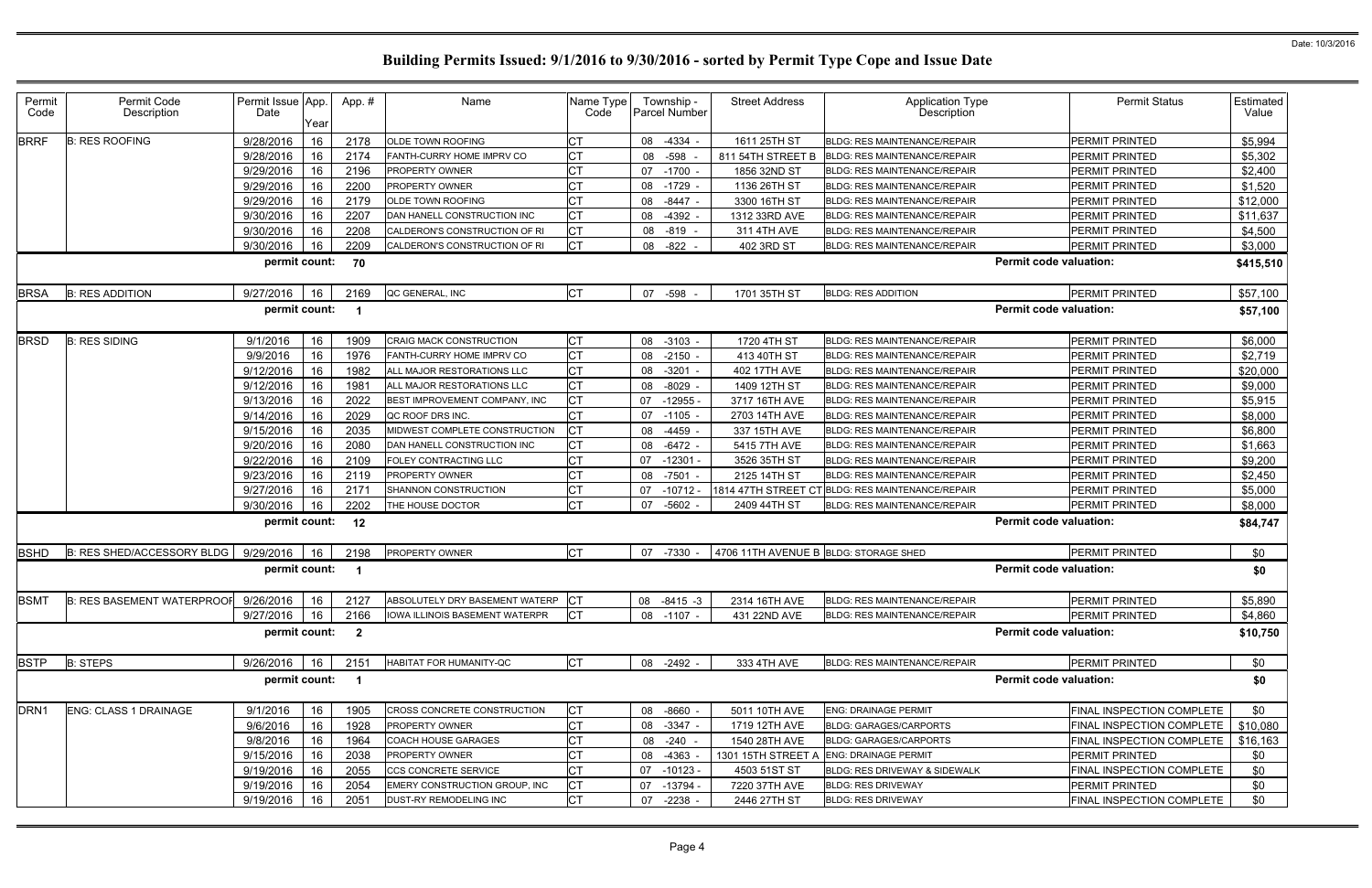|                                                            | <b>Permit Status</b>                                   | Estimated<br>Value                           |
|------------------------------------------------------------|--------------------------------------------------------|----------------------------------------------|
|                                                            | <b>PERMIT PRINTED</b>                                  | \$24,133                                     |
|                                                            | FINAL INSPECTION COMPLETE                              | \$0                                          |
|                                                            | PERMIT PRINTED                                         | \$35,000                                     |
|                                                            | FINAL INSPECTION COMPLETE                              | \$0                                          |
|                                                            | PERMIT PRINTED                                         | \$10,080                                     |
| rmit code valuation:                                       |                                                        | \$95,456                                     |
|                                                            | PERMIT PRINTED                                         | \$0                                          |
|                                                            | PERMIT PRINTED                                         | \$0                                          |
|                                                            | <b>PERMIT PRINTED</b>                                  | \$60,000                                     |
|                                                            | PERMIT PRINTED                                         | \$99,854                                     |
|                                                            | PERMIT PRINTED                                         | \$41,600                                     |
|                                                            | PERMIT PRINTED                                         | \$0                                          |
|                                                            | PERMIT PRINTED                                         | \$0                                          |
| rmit code valuation:                                       |                                                        | \$201,454                                    |
|                                                            | PERMIT PRINTED                                         | \$0                                          |
| rmit code valuation:                                       |                                                        | \$0                                          |
|                                                            | PERMIT PRINTED                                         | \$0                                          |
| rmit code valuation:                                       |                                                        | \$0                                          |
|                                                            |                                                        |                                              |
|                                                            | PERMIT PRINTED                                         | \$10,080                                     |
|                                                            | PERMIT PRINTED                                         | \$0                                          |
|                                                            | FINAL INSPECTION COMPLETE                              | \$0                                          |
|                                                            | PERMIT PRINTED                                         | \$0                                          |
|                                                            | FINAL INSPECTION COMPLETE                              | \$0                                          |
|                                                            | PERMIT PRINTED                                         | \$0                                          |
|                                                            | PERMIT PRINTED                                         | \$0                                          |
|                                                            | PERMIT PRINTED                                         | \$0                                          |
| rmit code valuation:                                       |                                                        | \$10,080                                     |
|                                                            | <b>FINAL INSPECTION COMPLETE</b>                       |                                              |
|                                                            |                                                        |                                              |
|                                                            |                                                        | '######## <sub>i</sub><br>\$2,795,903<br>\$0 |
| <b>ESSIONAL</b><br>rmit code valuation:<br><b>ESSIONAL</b> | FINAL INSPECTION COMPLETE<br>FINAL INSPECTION COMPLETE | '########;                                   |

| Permit           | Permit Code                  |                           |      |                |                                |                   |                                    |                                        |                                           | <b>Permit Status</b>                | Estimated         |
|------------------|------------------------------|---------------------------|------|----------------|--------------------------------|-------------------|------------------------------------|----------------------------------------|-------------------------------------------|-------------------------------------|-------------------|
| Code             | Description                  | Permit Issue App.<br>Date |      | App.#          | Name                           | Name Type<br>Code | Township -<br><b>Parcel Number</b> | <b>Street Address</b>                  | <b>Application Type</b><br>Description    |                                     | Value             |
|                  |                              |                           | Year |                |                                |                   |                                    |                                        |                                           |                                     |                   |
| DRN <sub>1</sub> | <b>ENG: CLASS 1 DRAINAGE</b> | 9/19/2016                 | 16   | 2063           | ABC GARAGE.COM INC             | СT                | 08 -6491                           | 5422 6TH AVE                           | <b>BLDG: GARAGES/CARPORTS</b>             | PERMIT PRINTED                      | \$24,133          |
|                  |                              | 9/20/2016                 | 16   | 2076           | CROSS CONCRETE CONSTRUCTION    | СT                | -13866<br>07                       | 3513 33RD STREET CT BLDG: RES DRIVEWAY |                                           | FINAL INSPECTION COMPLETE           | \$0               |
|                  |                              | 9/21/2016                 | 16   | 2103           | <b>CRAIG MACK CONSTRUCTION</b> | <b>CT</b>         | 07 -11479                          | 3412 54TH ST                           | <b>BLDG: GARAGES/CARPORTS</b>             | PERMIT PRINTED                      | \$35,000          |
|                  |                              | 9/23/2016                 | 16   | 2118           | PROPERTY OWNER                 | <b>CT</b>         | 07<br>$-223 - 16$                  | 3317 38TH ST                           | <b>ENG: DRAINAGE PERMIT</b>               | FINAL INSPECTION COMPLETE           | \$0               |
|                  |                              | 9/26/2016                 | 16   | 2144           | PROPERTY OWNER                 | Iст               | 08<br>-6212 -                      | 239 46TH ST                            | <b>BLDG: GARAGES/CARPORTS</b>             | PERMIT PRINTED                      | \$10,080          |
|                  |                              | permit count:             |      | 12             |                                |                   |                                    |                                        | <b>Permit code valuation:</b>             |                                     | \$95,456          |
| <b>EC</b>        | E: COML ELECTRICAL           | 9/8/2016                  | 16   | 1952           | TRI-CITY ELECTRIC COMPANY      | IСТ               | 07 -544                            | 4 AVENUE OF THE CIT ELEC: REPAIR       |                                           | PERMIT PRINTED                      | \$0               |
|                  |                              | 9/13/2016                 | 16   | 2018           | MAHIEU ELECTRIC CO INC         | <b>CT</b>         | $-521 -$<br>08                     | 190 22ND ST                            | <b>ELEC: SERVICE</b>                      | PERMIT PRINTED                      | \$0               |
|                  |                              | 9/20/2016                 | 16   | 1383           | <b>HYPERION CONSTRUCTION</b>   | <b>CT</b>         | 08<br>-4946 -                      | 911 16TH AVE                           | <b>BLDG: COML MAINTENANCE/REPAIR</b>      | PERMIT PRINTED                      | \$60,000          |
|                  |                              |                           |      |                | . & L ELECTRIC INC             | <b>SC</b>         |                                    |                                        |                                           |                                     |                   |
|                  |                              | 9/21/2016                 | 16   | 1368           | <b>KALE HEATING &amp; AC</b>   | <b>SC</b>         | 07 -11082 -                        | 3911 16TH ST                           | <b>BLDG: COML REMODEL</b>                 | <b>PERMIT PRINTED</b>               | \$99,854          |
|                  |                              |                           |      |                | ROCK RIVER ELECTRIC INC        | <b>SC</b>         |                                    |                                        |                                           |                                     |                   |
|                  |                              | 9/28/2016                 | 16   | 1764           | HYVEE CONSTRUCTION LC          | <b>CT</b>         | 07 - 84 -                          | 8 AVENUE OF THE CIT BLDG: COML REMODEL |                                           | <b>PERMIT PRINTED</b>               | \$41,600          |
|                  |                              |                           |      |                | TRI-CITY ELECTRIC COMPANY      | <b>SC</b>         |                                    |                                        |                                           |                                     |                   |
|                  |                              |                           |      |                | ERICKSON PLUMBING              | <b>SC</b>         |                                    |                                        |                                           |                                     |                   |
|                  |                              | 9/29/2016                 | 16   | 2199           | ACE ELECTRIC, INC              | <b>CT</b>         | 07<br>-13216 -                     | 5201 25TH AVENUE CTELEC: SERVICE       |                                           | PERMIT PRINTED                      | \$0               |
|                  |                              | 9/29/2016                 | 16   | 2201           | AMERICAN ELECTRIC INC          | <b>CT</b>         | 07 -5951                           | 5 AVENUE OF THE CIT ELEC: SERVICE      |                                           | <b>PERMIT PRINTED</b>               | \$0               |
|                  |                              | permit count:             |      | $\overline{7}$ |                                |                   |                                    |                                        | <b>Permit code valuation:</b>             |                                     | \$201,454         |
| <b>EINV</b>      | E: RES INVESTIGATION         | 9/16/2016                 | 16   | 2043           | PROPERTY OWNER                 | <b>ICT</b>        | 08 -8986                           | 2520 2ND ST                            | <b>INVESTIGATION</b>                      | PERMIT PRINTED                      | \$0               |
|                  |                              | permit count:             |      |                |                                |                   |                                    |                                        | <b>Permit code valuation:</b>             |                                     | \$0               |
|                  |                              |                           |      |                |                                |                   |                                    |                                        |                                           |                                     |                   |
| <b>ENA</b>       | <b>B: RES SIDEWALK</b>       | 9/19/2016                 | 16   | 2055           | <b>CCS CONCRETE SERVICE</b>    | <b>ICT</b>        | 07 -10123 -                        | 4503 51ST ST                           | BLDG: RES DRIVEWAY & SIDEWALK             | <b>PERMIT PRINTED</b>               | \$0               |
|                  |                              | permit count:             |      |                |                                |                   |                                    |                                        | <b>Permit code valuation:</b>             |                                     | \$0               |
|                  |                              |                           |      |                |                                |                   |                                    |                                        |                                           |                                     |                   |
| <b>ENB</b>       | <b>B: RES DRIVEWAY</b>       | 9/6/2016                  | 16   | 1928           | PROPERTY OWNER                 | <b>CT</b>         | $-3347$<br>08                      | 1719 12TH AVE                          | <b>BLDG: GARAGES/CARPORTS</b>             | PERMIT PRINTED                      | \$10,080          |
|                  |                              | 9/8/2016                  | 16   | 1959           | LAUD, WALTER D                 | <b>CT</b>         | $-8514$<br>07                      | 1822 40TH STREET                       | CT BLDG: RES DRIVEWAY                     | PERMIT PRINTED                      | \$0               |
|                  |                              | 9/15/2016                 | 16   | 2041           | CROSS CONCRETE CONSTRUCTION    |                   | $-1204$<br>07                      | 1415 30TH ST                           | <b>BLDG: RES DRIVEWAY</b>                 | FINAL INSPECTION COMPLETE           | \$0               |
|                  |                              | 9/19/2016                 | 16   | 2055           | CCS CONCRETE SERVICE           | <b>CT</b>         | 07 -10123 -                        | 4503 51ST ST                           | BLDG: RES DRIVEWAY & SIDEWALK             | <b>PERMIT PRINTED</b>               | \$0               |
|                  |                              | 9/19/2016                 | 16   | 2054           | EMERY CONSTRUCTION GROUP, INC  | IСT               | 07 -13794                          | 7220 37TH AVE                          | <b>BLDG: RES DRIVEWAY</b>                 | FINAL INSPECTION COMPLETE           | \$0               |
|                  |                              | 9/19/2016                 | 16   | 2052           | <b>K.J.D CONCRETE</b>          |                   | 08 -1648                           | 517 38TH ST                            | <b>BLDG: RES DRIVEWAY</b>                 | PERMIT PRINTED                      | \$0               |
|                  |                              | 9/20/2016                 | 16   | 2076           | CROSS CONCRETE CONSTRUCTION    | <b>CT</b>         | -13866<br>07                       | 3513 33RD STREET CT BLDG: RES DRIVEWAY |                                           | PERMIT PRINTED                      | \$0               |
|                  |                              | 9/28/2016                 | 16   | 2187           | LAUD, WALTER D                 | <b>CT</b>         | 08 -3451 -8                        | 3225 9TH ST                            | <b>BLDG: RES DRIVEWAY</b>                 | PERMIT PRINTED                      | \$0               |
|                  |                              | permit count: 8           |      |                |                                |                   |                                    |                                        | <b>Permit code valuation:</b>             |                                     | \$10,080          |
|                  |                              |                           |      |                |                                |                   |                                    |                                        |                                           |                                     |                   |
| <b>ENC</b>       | <b>B: COML SIDEWALK</b>      | 9/26/2016                 | 15   | 2757           | <b>RUSSELL CONSTRUCTION</b>    | IСТ               | $07 - 51 -$                        | 5320 22ND AVE                          | BLDG:COML/NEW, OFFICES/BANKS/PROFESSIONAL | FINAL INSPECTION COMPLETE           | <b>*#########</b> |
|                  |                              |                           |      |                | TRI-CITY ELECTRIC COMPANY      | <b>SC</b>         |                                    |                                        |                                           |                                     |                   |
|                  |                              |                           |      |                | <b>SCHEBLER COMPANY</b>        | <b>SC</b>         |                                    |                                        |                                           |                                     |                   |
|                  |                              |                           |      |                | CONTINENTAL FIRE SPRINKLER CO  | <b>SC</b>         |                                    |                                        |                                           |                                     |                   |
|                  |                              | permit count: 1           |      |                |                                |                   |                                    |                                        | <b>Permit code valuation:</b>             |                                     | \$2,795,903       |
|                  |                              |                           |      |                |                                |                   |                                    |                                        |                                           |                                     |                   |
| <b>END</b>       | <b>B: COML DRIVEWAY</b>      | 9/1/2016                  | 16   | 1865           | EVANS CONCRETE AND EXCAVCTING, | IСТ               | 07 -14031                          |                                        | 545 VALLEY VIEW DR BLDG: COML DRIVEWAY    | FINAL INSPECTION COMPLETE           | \$0               |
|                  |                              | 9/26/2016                 | 15   | 2757           | <b>RUSSELL CONSTRUCTION</b>    | <b>CT</b>         | $07 - 51 -$                        | 5320 22ND AVE                          | BLDG:COML/NEW, OFFICES/BANKS/PROFESSIONAL | FINAL INSPECTION COMPLETE ######### |                   |
|                  |                              |                           |      |                | TRI-CITY ELECTRIC COMPANY      | <b>SC</b>         |                                    |                                        |                                           |                                     |                   |
|                  |                              |                           |      |                |                                |                   |                                    |                                        |                                           |                                     |                   |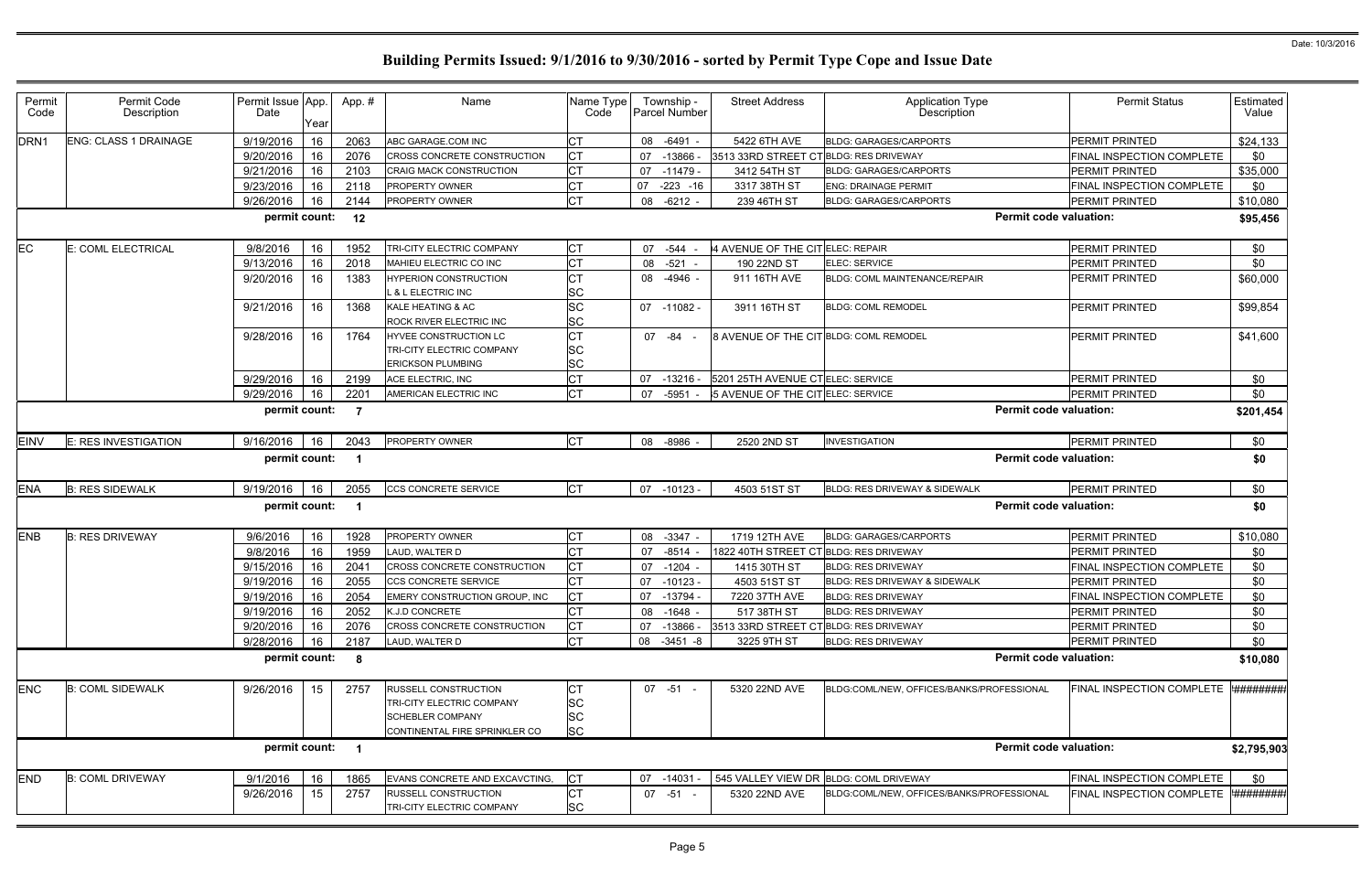| Permit<br>Code | Permit Code<br>Description             | Permit Issue App.<br>Date | Year | App.#                   | Name                                                     | Name Type<br>Code      |    | Township -<br><b>Parcel Number</b> | <b>Street Address</b>                 | <b>Application Type</b><br>Description          | <b>Permit Status</b>             | Estimated<br>Value |
|----------------|----------------------------------------|---------------------------|------|-------------------------|----------------------------------------------------------|------------------------|----|------------------------------------|---------------------------------------|-------------------------------------------------|----------------------------------|--------------------|
| <b>END</b>     | <b>B: COML DRIVEWAY</b>                | 9/26/2016                 | 15   | 2757                    | <b>SCHEBLER COMPANY</b><br>CONTINENTAL FIRE SPRINKLER CO | <b>SC</b><br><b>SC</b> |    | $07 - 51 -$                        | 5320 22ND AVE                         | BLDG:COML/NEW, OFFICES/BANKS/PROFESSIONAL       | FINAL INSPECTION COMPLETE        | <b>*##########</b> |
|                |                                        | permit count:             |      | $\overline{\mathbf{2}}$ |                                                          |                        |    |                                    |                                       | <b>Permit code valuation:</b>                   |                                  | \$2,795,903        |
| ER             | E: RES ELECTRICAL                      | 9/1/2016                  | 16   | 1906                    | PIZANO ELECTRIC INC                                      | <b>CT</b>              |    | 07 -13514 -                        | 4 DEER RUN                            | ELEC: SERVICE                                   | PERMIT PRINTED                   | \$0                |
|                |                                        | 9/8/2016                  | 16   | 1953                    | MAHIEU ELECTRIC CO INC                                   |                        | 07 | $-12971$                           | 3904 16TH AVE                         | ELEC: WIRING, MISC                              | PERMIT PRINTED                   | \$0                |
|                |                                        | 9/9/2016                  | 16   | 1971                    | LAKEWOOD ELECTRIC AND GENERATO                           |                        | 07 | $-6268$                            | 2328 47TH ST                          | ELEC: SERVICE                                   | FINAL INSPECTION COMPLETE        | \$0                |
|                |                                        | 9/9/2016                  | 16   | 1972                    | <b>PROPERTY OWNER</b>                                    | <b>CT</b>              | 08 | $-6120 -38$                        | 524 28TH AVE                          | ELEC: SERVICE                                   | FINAL INSPECTION COMPLETE        | \$0                |
|                |                                        | 9/13/2016                 | 16   | 2020                    | <b>G &amp; A ELECTRIC</b>                                | Iст                    | 07 | -7811                              | 3503 15TH STREET A                    | <b>ELEC: WIRING, MISC</b>                       | PERMIT PRINTED                   | \$0                |
|                |                                        | 9/19/2016                 | 16   | 2045                    | QUAD CITY ELECTRIC SERVICE                               | Iст                    | 08 | $-1663$                            | 1031 25TH ST                          | ELEC: WIRING, MISC                              | <b>FINAL INSPECTION COMPLETE</b> | \$0                |
|                |                                        | 9/19/2016                 | 16   | 2044                    | L & L ELECTRIC INC                                       | <b>CT</b>              | 08 | $-2691$                            | 236 51ST ST                           | <b>ELEC: REPAIR</b>                             | <b>PERMIT PRINTED</b>            | \$0                |
|                |                                        | 9/20/2016                 | 16   | 2082                    | ADVANTAGE ELCTRL SERVICES INC                            | <b>CT</b>              |    | 08 -484 -2                         | 861 47TH ST                           | ELEC: REMODEL                                   | <b>PERMIT PRINTED</b>            | \$0                |
|                |                                        | 9/20/2016                 | 16   | 2083                    | L & L ELECTRIC INC                                       |                        | 08 | $-6247 -$                          | 441 45TH ST                           | ELEC: REMODEL                                   | <b>FINAL INSPECTION COMPLETE</b> | \$0                |
|                |                                        | 9/21/2016                 | 16   | 2101                    | ELECTRIC DOCTOR SERVICE LLC                              | <b>CT</b>              |    | 08 -3912 -                         | 1412 18TH ST                          | ELEC: WIRING, MISC                              | <b>PERMIT PRINTED</b>            | \$0                |
|                |                                        | 9/21/2016                 | 16   | 2102                    | ELECTRIC DOCTOR SERVICE LLC                              | <b>CT</b>              | 08 | $-9169$                            | 3508 9TH AVENUE CT                    | ELEC: WIRING, MISC                              | <b>PERMIT PRINTED</b>            | \$0                |
|                |                                        | 9/22/2016                 | 15   | 2608                    | <b>PROPERTY OWNER</b><br>LOVE ELECTRIC OF THE QUAD CITI  | IСТ<br><b>SC</b>       |    | 08 -6194 -A                        | 4231 7TH AVE                          | BLDG:RES/NEW, SINGLE FAMILY DETACHED            | PERMIT PRINTED                   | \$296,862          |
|                |                                        | 9/26/2016                 | 16   | 2135                    | ELECTRIC DOCTOR SERVICE LLC                              | <b>CT</b>              |    | 07 -227 -B                         | 4045 36TH AVENUE CTELEC: WIRING, MISC |                                                 | FINAL INSPECTION COMPLETE        | \$0                |
|                |                                        | 9/26/2016                 | 16   | 2132                    | ADVANTAGE ELCTRL SERVICES INC                            | IСТ                    | 08 | $-2240$                            | 208 13TH AVE                          | <b>ELEC: SERVICE</b>                            | PERMIT PRINTED                   | \$0                |
|                |                                        | 9/26/2016                 | 16   | 2133                    | TRI-CITY ELECTRIC COMPANY                                | <b>CT</b>              | 08 | $-2923$                            | 2406 6TH AVE                          | ELEC: SERVICE                                   | PERMIT PRINTED                   | \$0                |
|                |                                        | 9/26/2016                 | 16   | 2053                    | <b>INSIDE CHANGES</b>                                    | <b>CT</b>              | 08 | -3850                              |                                       | 713 23RD AVENUE CT BLDG: GARAGES/CARPORTS       | <b>PERMIT PRINTED</b>            | \$17,500           |
|                |                                        | 9/26/2016                 | 16   | 2137                    | ELECTRIC DOCTOR SERVICE LLC                              | <b>CT</b>              |    | 08 -8758                           | 3222 9TH ST                           | ELEC: SERVICE                                   | PERMIT PRINTED                   | \$0                |
|                |                                        | 9/29/2016                 | 16   | 1659                    | <b>CARSON CONSTRUCTION</b><br>TRI-CITY ELECTRIC COMPANY  | <b>CT</b><br><b>SC</b> |    | $07 - 14832$                       | 4114 16TH AVE                         | <b>BLDG: RES ADDITION</b>                       | <b>PERMIT PRINTED</b>            | \$23,520           |
|                |                                        | 9/29/2016                 | 16   | 2163                    | <b>BLAZE RESTORATION INC</b>                             | <b>CT</b>              |    | 08 -5902                           | 414 8TH ST                            | <b>BLDG: RES MAINTENANCE/REPAIR</b>             | <b>PERMIT PRINTED</b>            | \$29,400           |
|                |                                        | permit count: 19          |      |                         | AMERICAN ELECTRIC INC                                    | <b>SC</b>              |    |                                    |                                       | <b>Permit code valuation:</b>                   |                                  | \$367,282          |
|                |                                        |                           |      |                         |                                                          |                        |    |                                    |                                       |                                                 |                                  |                    |
| <b>EZC</b>     | E: EZ/COML, ELECTRICAL                 | 9/28/2016                 | 16   | 2172                    | <b>WESTPHAL &amp; COMPANY INC</b>                        | IСТ                    |    | 08 -328 -C                         | 1201 RIVER DR                         | ELEC: WIRING, MISC                              | FINAL INSPECTION COMPLETE        | \$0                |
|                |                                        | permit count:             |      | - 1                     |                                                          |                        |    |                                    |                                       | <b>Permit code valuation:</b>                   |                                  | \$0                |
| LEAD           | B: LEAD ABATEMENT PURPOSES   9/20/2016 |                           | 16   | 2078                    | <b>SWIFT &amp; SWIFT</b>                                 | <b>CT</b>              |    | 08 -7180 -                         |                                       | 718 18TH AVENUE A BLDG: LEAD ABATEMENT          | PERMIT PRINTED                   | \$4,000            |
|                |                                        | permit count: 1           |      |                         |                                                          |                        |    |                                    |                                       | <b>Permit code valuation:</b>                   |                                  | \$4,000            |
| <b>MC</b>      | M: COML MECHANICAL                     | 9/19/2016                 | 16   | 1368                    | KALE HEATING & AC<br>ROCK RIVER ELECTRIC INC             | <b>SC</b><br><b>SC</b> |    | 07 -11082 -                        | 3911 16TH ST                          | <b>BLDG: COML REMODEL</b>                       | <b>PERMIT PRINTED</b>            | \$99,854           |
|                |                                        | 9/20/2016                 | 16   | 2073                    | BRADY COMPANY, J L                                       | <b>CT</b>              |    | 07 -8091                           |                                       | 3506 26TH AVENUE A HTG: FURNACE/AC, REPLACE     | PERMIT PRINTED                   | \$0                |
|                |                                        | 9/22/2016                 | 16   | 2107                    | MIDWEST CLIMATE SOLUTIONS                                | IСТ                    |    | 07 -1080                           |                                       | 5 AVENUE OF THE CIT HTG: OTHER, INSTALL/REPLACE | <b>PERMIT PRINTED</b>            | \$0                |
|                |                                        | 9/27/2016                 | 16   | 2161                    | JOHNSON HEATING & A/C INC                                | IСТ                    |    | 07 -14857 -                        | 890 43RD AVE                          | HTG: GEOTHERMAL, REPLACE                        | PERMIT PRINTED                   | \$0                |
|                |                                        | 9/28/2016                 | 16   | 2181                    | DOUG'S HEATING & AIR COND                                | IСТ                    |    | 07 -5951                           | 5 AVENUE OF THE CIT HTG: GAS PIPING   |                                                 | PERMIT PRINTED                   | \$0                |
|                |                                        | permit count:             |      | $-5$                    |                                                          |                        |    |                                    |                                       | <b>Permit code valuation:</b>                   |                                  | \$99,854           |
| <b>MR</b>      | M: RES MECHANICAL                      | 9/1/2016                  | 16   | 1915                    | <b>KALE PLUMBING CO</b>                                  | IСТ                    |    | 08 -2478                           | 432 RAILROAD AVE                      | HTG: FURNACE/AC, REPLACE                        | <b>PERMIT PRINTED</b>            | \$0                |
|                |                                        | 9/2/2016                  | 16   | 1925                    | TOTAL MAINTENANCE INC                                    | СT                     |    | $07 - 11255$                       | 5104 44TH AVE                         | HTG: FURNACE/AC, REPLACE                        | PERMIT PRINTED                   | \$0                |
|                |                                        | 9/6/2016                  | 16   | 1942                    | CRAWFORD HEATING & COOLING                               | IСT                    |    | 07 -1344                           |                                       | 2370 31ST STREET A HTG: FURNACE/AC, REPLACE     | PERMIT PRINTED                   | \$0                |
|                |                                        |                           |      |                         |                                                          |                        |    |                                    |                                       |                                                 |                                  |                    |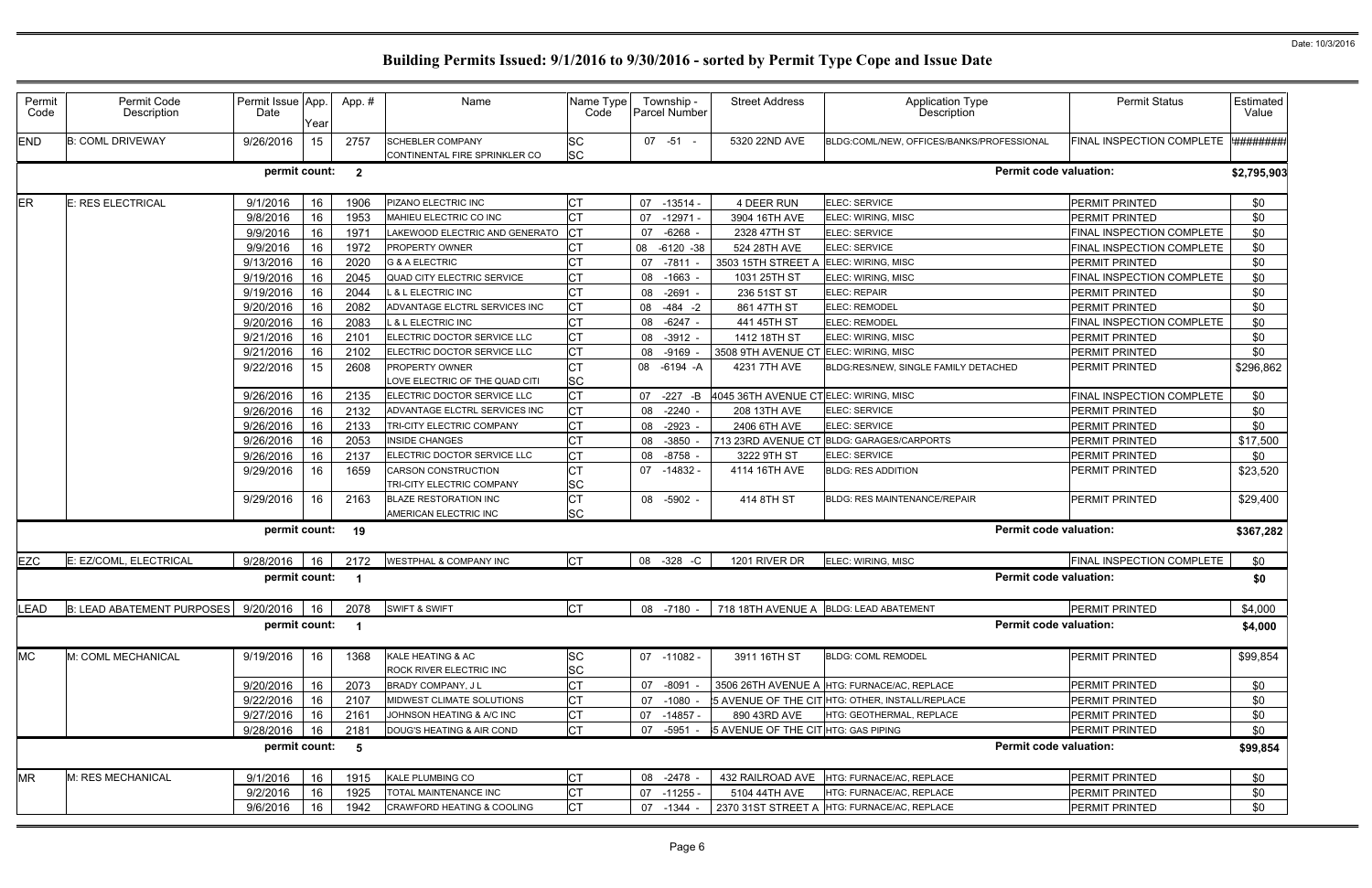| Permit<br>Code | Permit Code<br>Description | Permit Issue App.<br>Date | Year     | App.#        | Name                                                                         | Name Type<br>Code          | Township -<br>Parcel Number | <b>Street Address</b>        | <b>Application Type</b><br><b>Description</b>            | <b>Permit Status</b>                               | Estimated<br>Value |
|----------------|----------------------------|---------------------------|----------|--------------|------------------------------------------------------------------------------|----------------------------|-----------------------------|------------------------------|----------------------------------------------------------|----------------------------------------------------|--------------------|
| MR             | M: RES MECHANICAL          | 9/6/2016                  | 16       | 1255         | PROPERTY OWNER<br><b>CAMPBELL ELECTRIC</b><br>WATSON PLUMBING AND MECHANICAL | SC<br>SC                   | 07 -14843 -                 | 3445 19TH AVE                | BLDG:RES/NEW, SINGLE FAMILY DETACHED                     | <b>PERMIT PRINTED</b>                              | \$131,000          |
|                |                            |                           |          |              | HOMETOWN PLUMBING AND HEATING                                                | <b>SC</b>                  |                             |                              |                                                          |                                                    |                    |
|                |                            | 9/6/2016                  | 16       | 1940         | DOUG'S HEATING & AIR COND                                                    | <b>CT</b>                  | -552 -G<br>07               | 3715 33RD AVE                | HTG: GAS PIPING                                          | PERMIT PRINTED                                     | \$0                |
|                |                            | 9/6/2016<br>9/8/2016      | 16<br>16 | 1939<br>1963 | KALE HEATING & AC<br>KALE HEATING & AC                                       | <b>CT</b><br><b>CT</b>     | 08<br>-2360 -<br>07 -141 -5 | 424 17TH AVE<br>3229 9TH ST  | HTG: FURNACE/AC, REPLACE<br>HTG: FURNACE/AC, REPLACE     | <b>PERMIT PRINTED</b><br>PERMIT PRINTED            | \$0                |
|                |                            | 9/8/2016                  | 16       | 758          | M.A. HOME INC                                                                |                            | 07 -14789 -                 |                              | 3506 74TH STREET CT BLDG:RES/NEW, SINGLE FAMILY DETACHED | <b>PERMIT PRINTED</b>                              | \$0<br>\$205,900   |
|                |                            |                           |          |              | WATSON PLUMBING AND MECHANICAL                                               | lSС                        |                             |                              |                                                          |                                                    |                    |
|                |                            |                           |          |              | <b>ELITE ELECTRIC</b>                                                        | <b>SC</b>                  |                             |                              |                                                          |                                                    |                    |
|                |                            |                           |          |              | <b>FIREPLACES PLUS</b>                                                       | <b>SC</b>                  |                             |                              |                                                          |                                                    |                    |
|                |                            | 9/8/2016                  | 16       | 757          | DAVE PROCHASKA CONST.                                                        | <b>CT</b>                  | 07 -14811 -                 | 7326 35TH AVE                | BLDG:RES/NEW, SINGLE FAMILY DETACHED                     | <b>PERMIT PRINTED</b>                              | \$222,510          |
|                |                            |                           |          |              | WATSON PLUMBING AND MECHANICAL                                               | SС                         |                             |                              |                                                          |                                                    |                    |
|                |                            |                           |          |              | <b>ELITE ELECTRIC</b>                                                        | <b>SC</b>                  |                             |                              |                                                          |                                                    |                    |
|                |                            |                           |          |              | <b>FIREPLACES PLUS</b>                                                       | SC                         |                             |                              |                                                          |                                                    |                    |
|                |                            | 9/9/2016                  | 16       | 1970         | TOTAL MAINTENANCE INC                                                        | <b>CT</b>                  | 07 -12811                   |                              | 2924 27TH AVENUE A HTG: AIR CONDITIONING, REPLACE        | <b>PERMIT PRINTED</b>                              | \$0                |
|                |                            | 9/13/2016                 | 16       | 1986         | O'DELLS HEATING AND AC                                                       | <b>CT</b>                  | 07 -11236                   | 4824 52ND AVE                | HTG: AIR CONDITIONING, REPLACE                           | PERMIT PRINTED                                     | \$0                |
|                |                            | 9/13/2016                 | 16       | 1984         | <b>FREED HEATING &amp; AC</b>                                                | <b>CT</b>                  | $07 - 11427$                | 5711 34TH AVE                | HTG: AIR CONDITIONING, REPLACE                           | PERMIT PRINTED                                     | \$0                |
|                |                            | 9/13/2016                 | 16       | 1988         | <b>GABRILSON HEATING &amp; AC</b>                                            | <b>CT</b>                  | 07 -11623 -                 | 3603 37TH AVE                | HTG: FURNACE/AC, REPLACE                                 | <b>PERMIT PRINTED</b>                              | \$0                |
|                |                            | 9/13/2016                 | 16       | 1987         | <b>GABRILSON HEATING &amp; AC</b>                                            | <b>CT</b>                  | 07 -11623 -                 | 3607 37TH AVE                | HTG: FURNACE/AC, REPLACE                                 | PERMIT PRINTED                                     | \$0                |
|                |                            | 9/13/2016                 | 16       | 1992         | TOTAL MAINTENANCE INC                                                        | <b>CT</b>                  | 07 -1175                    | 2952 16TH AVE                | HTG: FURNACE/AC, REPLACE                                 | <b>PERMIT PRINTED</b>                              | \$0                |
|                |                            | 9/13/2016                 | 16       | 1985         | KALE HEATING & AC                                                            | <b>CT</b>                  | 07 -11834                   | 3509 32ND AVE                | HTG: BOILER/FURNACE, REPLACE                             | PERMIT PRINTED                                     | \$0                |
|                |                            | 9/13/2016                 | 16       | 1994         | KLAUER HEATING & AC LTD                                                      | IСТ                        | $-12750$<br>07              | 5314 17TH AVE                | HTG: FURNACE/AC, REPLACE                                 | FINAL INSPECTION COMPLETE                          | \$0                |
|                |                            | 9/13/2016                 | 16       | 1990         | TOTAL MAINTENANCE INC                                                        | <b>CT</b>                  | 07 -7903                    | 3210 15TH AVE                | HTG: FURNACE/AC, REPLACE                                 | PERMIT PRINTED                                     | \$0                |
|                |                            | 9/13/2016                 | 16       | 1991         | BRADY COMPANY, J L                                                           | <b>CT</b>                  | 08 -3028 -2                 | 316 26TH AVENUE CT           | HTG: AIR CONDITIONING, REPLACE                           | PERMIT PRINTED                                     | \$0                |
|                |                            | 9/15/2016                 | 16       | 2037         | TOTAL MAINTENANCE INC                                                        | СT                         | 07 -11138                   | 4814 51ST AVE                | HTG: BOILER/FURNACE, REPLACE                             | PERMIT PRINTED                                     | \$0                |
|                |                            | 9/20/2016                 | 16       | 2071         | BRADY COMPANY, J L                                                           | <b>CT</b>                  | $-2529$<br>08               | 1907 13TH ST                 | HTG: FURNACE/AC, REPLACE                                 | PERMIT PRINTED                                     | \$0                |
|                |                            | 9/20/2016                 | 16       | 2075         | BRADY COMPANY, J L                                                           | <b>CT</b>                  | 08 -7037 -                  | 707 51ST ST                  | HTG: AIR CONDITIONING, REPLACE                           | <b>PERMIT PRINTED</b>                              | \$0                |
|                |                            | 9/20/2016                 | 16       | 2068         | <b>GABRILSON HEATING &amp; AC</b>                                            | <b>CT</b>                  | 08 -7509                    | 2124 14TH ST                 | HTG: BOILER/FURNACE, REPLACE                             | PERMIT PRINTED                                     | \$0                |
|                |                            | 9/20/2016                 | 16       | 2072         | <b>BRADY COMPANY, JL</b>                                                     | <b>CT</b>                  | 08<br>-9238 -5              | 2635 1ST STREET CT           | HTG: BOILER/FURNACE, REPLACE                             | <b>PERMIT PRINTED</b>                              | \$0                |
|                |                            | 9/21/2016                 | 16       | 2100<br>2108 | KLAUER HEATING & AC LTD                                                      | <b>CT</b><br>$\sim$ $\sim$ | -14002 -<br>07              |                              | 105 36TH AVENUE A C'HTG: FURNACE/AC, REPLACE             | FINAL INSPECTION COMPLETE                          | \$0                |
|                |                            | $9/22/2016$ 16            |          |              | <b>ICRAWFORD HEATING &amp; COOLING</b>                                       | ĮСТ<br><b>CT</b>           | 08 -3613 -26                | 154 31ST AVE                 | <b>HTG: FURNACE/AC, REPLACE</b>                          | PERMIT PRINTED                                     | \$0                |
|                |                            | 9/26/2016<br>9/26/2016    | 16<br>16 | 2143<br>2139 | TOTAL MAINTENANCE INC<br><b>FREED HEATING &amp; AC</b>                       | <b>CT</b>                  | 07 -10314 -<br>07 -1182 -   | 3410 51ST ST<br>1600 29TH ST | HTG: BOILER/FURNACE, REPLACE<br>HTG: FURNACE/AC, REPLACE | <b>PERMIT PRINTED</b><br>FINAL INSPECTION COMPLETE | \$0                |
|                |                            | 9/26/2016                 |          | 2140         | <b>FREED HEATING &amp; AC</b>                                                | СT                         | $07 - 12218$                |                              | 3511 56TH STREET CT HTG: AIR CONDITIONING, REPLACE       | <b>FINAL INSPECTION COMPLETE</b>                   | \$0<br>\$0         |
|                |                            | 9/26/2016                 | 16<br>16 | 2122         | TOTAL MAINTENANCE INC                                                        | <b>CT</b>                  | $07 - 12681$                | 3530 34TH ST                 | HTG: AIR CONDITIONING, REPLACE                           | PERMIT PRINTED                                     | \$0                |
|                |                            | 9/26/2016                 | 16       | 2126         | TOTAL MAINTENANCE INC                                                        | <b>CT</b>                  | 07 -12949 -                 | 3909 16TH AVE                | HTG: FURNACE/AC, REPLACE                                 | PERMIT PRINTED                                     | \$0                |
|                |                            | 9/26/2016                 | 16       | 2142         | TOTAL MAINTENANCE INC                                                        | <b>CT</b>                  | 07 -9615 -                  | 3613 14TH AVE                | HTG: FURNACE/AC, REPLACE                                 | PERMIT PRINTED                                     | \$0                |
|                |                            | 9/26/2016                 | 16       | 2124         | TOTAL MAINTENANCE INC                                                        | <b>CT</b>                  | 08 -5696 -                  |                              | 5 AVENUE OF THE CIT HTG: FURNACE/AC, REPLACE             | PERMIT PRINTED                                     | \$0                |
|                |                            | 9/26/2016                 | 16       | 2156         | <b>BITLER HEATING</b>                                                        | <b>CT</b>                  | 08 -9429                    | 220 12TH AVE                 | HTG: FURNACE/AC, NEW                                     | PERMIT PRINTED                                     | \$0                |
|                |                            | 9/26/2016                 | 16       | 2153         | <b>BITLER HEATING</b>                                                        | <b>CT</b>                  | 08 -9430 -                  | 224 12TH AVE                 | HTG: FURNACE/AC, NEW                                     | <b>PERMIT PRINTED</b>                              | \$0                |
|                |                            | 9/27/2016                 | 16       | 2160         | <b>CRAWFORD HEATING &amp; COOLING</b>                                        | <b>CT</b>                  | 07 -8569                    | 3725 19TH AVE                | HTG: BOILER/FURNACE, REPLACE                             | <b>PERMIT PRINTED</b>                              | \$0                |
|                |                            | 9/28/2016                 | 16       | 2180         | DOUG'S HEATING & AIR COND                                                    | <b>CT</b>                  | 08 -1066 -                  | 2003 5TH ST                  | <b>HTG: GAS PIPING</b>                                   | <b>PERMIT PRINTED</b>                              | \$0                |
|                |                            | 9/29/2016                 | 16       | 2197         | KLAUER HEATING & AC LTD                                                      | <b>CT</b>                  | 07 -12749 -                 | 5318 17TH AVE                | HTG: OTHER, INSTALL/REPLACE                              | <b>PERMIT PRINTED</b>                              | \$6,500            |
|                |                            | permit count: 38          |          |              |                                                                              |                            |                             |                              |                                                          | <b>Permit code valuation:</b>                      | \$565,910          |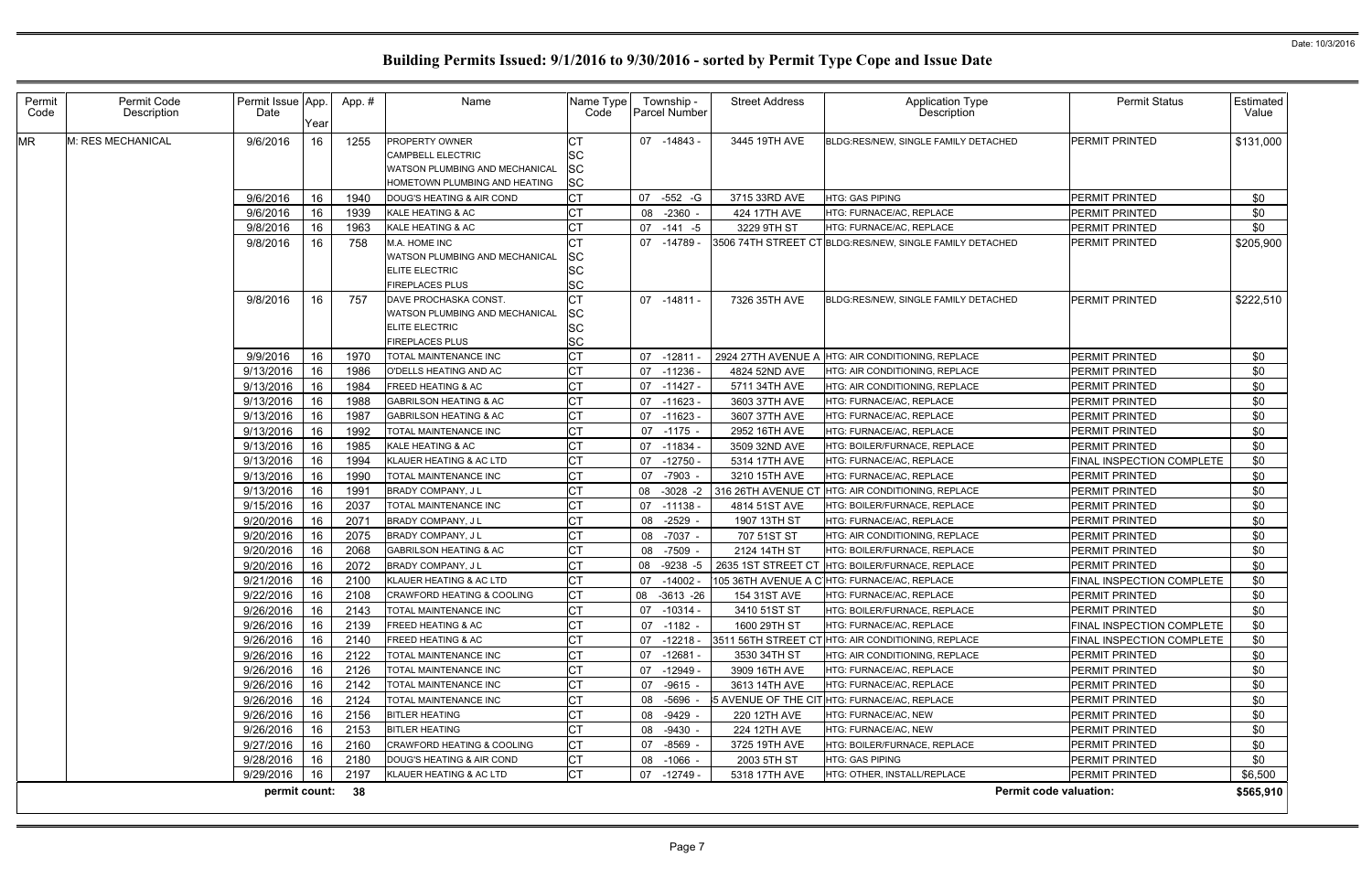|                      | <b>Permit Status</b>             | Estimated<br>Value |
|----------------------|----------------------------------|--------------------|
|                      | <b>PERMIT PRINTED</b>            | \$99,854           |
|                      | <b>PERMIT PRINTED</b>            | \$60,000           |
|                      | PERMIT PRINTED                   | \$510,000          |
|                      | PERMIT PRINTED                   | \$41,600           |
| rmit code valuation: |                                  | \$711,454          |
| <b>NTHS</b>          | <b>FINAL INSPECTION COMPLETE</b> | \$0                |
| <b>NTHS</b>          | FINAL INSPECTION COMPLETE        | \$0                |
| <b>ITHS</b>          | <b>FINAL INSPECTION COMPLETE</b> | \$0                |
| <b>NTHS</b>          | FINAL INSPECTION COMPLETE        | \$0                |
| <b>NTHS</b>          | <b>FINAL INSPECTION COMPLETE</b> | \$0                |
| ITHS                 | PERMIT PRINTED                   | \$0                |
| <b>ITHS</b>          | PERMIT PRINTED                   | \$0                |
| <b>ITHS</b>          | PERMIT PRINTED                   | \$0                |
| <b>ITHS</b>          | <b>PERMIT PRINTED</b>            | \$0                |
| ITHS                 | PERMIT PRINTED                   | \$0                |
| <b>ITHS</b>          | PERMIT PRINTED                   | \$0                |
| <b>ITHS</b>          | PERMIT PRINTED                   | \$0                |
| rmit code valuation: |                                  | \$0                |
|                      | FINAL INSPECTION COMPLETE        | \$0                |
|                      | PERMIT PRINTED                   | \$0                |
|                      | PERMIT PRINTED                   | \$0                |
| rmit code valuation: |                                  | \$0                |
|                      | PERMIT PRINTED                   | \$0                |
|                      | PFRMIT PRINTFD                   | \$0                |
| rmit code valuation: |                                  | \$0                |
|                      | FINAL INSPECTION COMPLETE        | \$0                |
|                      | FINAL INSPECTION COMPLETE        | \$0                |
| rmit code valuation: | \$0                              |                    |
|                      | PERMIT PRINTED                   | \$0                |
| rmit code valuation: |                                  | \$0                |
|                      |                                  |                    |

| Permit           | Permit Code                  | Permit Issue App. |      | App.#                   | Name                           | Name Type |    | Township -    | <b>Street Address</b>                            | <b>Application Type</b>                | <b>Permit Status</b>             | Estimated |
|------------------|------------------------------|-------------------|------|-------------------------|--------------------------------|-----------|----|---------------|--------------------------------------------------|----------------------------------------|----------------------------------|-----------|
| Code             | Description                  | Date              | Year |                         |                                | Code      |    | Parcel Number |                                                  | <b>Description</b>                     |                                  | Value     |
| PC               | P: COML PLUMBING             | 9/8/2016          | 16   | 1368                    | KALE HEATING & AC              | SC        |    | 07 -11082 -   | 3911 16TH ST                                     | <b>BLDG: COML REMODEL</b>              | PERMIT PRINTED                   | \$99,854  |
|                  |                              |                   |      |                         | ROCK RIVER ELECTRIC INC        | SC        |    |               |                                                  |                                        |                                  |           |
|                  |                              | 9/8/2016          | 16   | 1383                    | <b>HYPERION CONSTRUCTION</b>   |           |    | 08 -4946 -    | 911 16TH AVE                                     | <b>BLDG: COML MAINTENANCE/REPAIR</b>   | <b>PERMIT PRINTED</b>            | \$60,000  |
|                  |                              |                   |      |                         | L & L ELECTRIC INC             | SC        |    |               |                                                  |                                        |                                  |           |
|                  |                              | 9/16/2016         | 16   | 1327                    | THOMAS GRACE CONSTRUCTION INC. | СT        |    | 07 -344 -6    | 4410 16TH ST                                     | <b>BLDG: COML REMODEL</b>              | PERMIT PRINTED                   | \$510,000 |
|                  |                              | 9/29/2016         | 16   | 1764                    | HYVEE CONSTRUCTION LC          | СT        |    | 07 -84        | 8 AVENUE OF THE CIT BLDG: COML REMODEL           |                                        | PERMIT PRINTED                   | \$41,600  |
|                  |                              |                   |      |                         | TRI-CITY ELECTRIC COMPANY      | <b>SC</b> |    |               |                                                  |                                        |                                  |           |
|                  |                              |                   |      |                         | <b>ERICKSON PLUMBING</b>       | <b>SC</b> |    |               |                                                  |                                        |                                  |           |
|                  |                              | permit count:     |      | $\overline{\mathbf{4}}$ |                                |           |    |               |                                                  |                                        | <b>Permit code valuation:</b>    | \$711,454 |
| PCR <sub>6</sub> | P: RES GAS MTR RECONCT (6 MO | 9/1/2016          | 16   | 1920                    | PETERSEN PLUMBING AND HEATING  | <b>CT</b> | 07 | $-6885 -$     | 2803 19TH ST                                     | PLBG: GAS MTR RECONNECT AFTER 6 MONTHS | FINAL INSPECTION COMPLETE        | \$0       |
|                  |                              | 9/6/2016          | 16   | 1943                    | <b>CRAWFORD COMPANY</b>        |           |    | 08 -4734 -    | 1215 15TH ST                                     | PLBG: GAS MTR RECONNECT AFTER 6 MONTHS | <b>FINAL INSPECTION COMPLETE</b> | \$0       |
|                  |                              |                   |      |                         | <b>CRAWFORD COMPANY</b>        |           |    |               |                                                  |                                        |                                  |           |
|                  |                              |                   |      |                         | <b>CRAWFORD COMPANY</b>        |           |    |               |                                                  |                                        |                                  |           |
|                  |                              | 9/21/2016         | 16   | 2099                    | ERICKSON PLUMBING & HTG INC    | <b>CT</b> |    | 08 -496 -2    | 927 37TH ST                                      | HTG: GAS MTR RECONNECT AFTER 6 MONTHS  | FINAL INSPECTION COMPLETE        | \$0       |
|                  |                              | 9/21/2016         | 16   | 2097                    | TAPPENDORF PLUMBING AND HEATIN | СT        |    | 08 -9159 -    | 5338 5TH AVE                                     | PLBG: GAS MTR RECONNECT AFTER 6 MONTHS | FINAL INSPECTION COMPLETE        | \$0       |
|                  |                              | 9/26/2016         | 16   | 2138                    | A+ PLUMBING                    |           | 08 | $-2143 -$     | 422 38TH ST                                      | PLBG: GAS MTR RECONNECT AFTER 6 MONTHS | FINAL INSPECTION COMPLETE        | \$0       |
|                  |                              | 9/28/2016         | 16   | 2188                    | ADVANCED MECH. & GEOTHERMAL    |           |    | 07 -275 -     | 3508 70TH ST                                     | HTG: GAS MTR RECONNECT AFTER 6 MONTHS  | <b>PERMIT PRINTED</b>            | \$0       |
|                  |                              |                   |      |                         | ADVANCED MECH. & GEOTHERMAL    |           |    |               |                                                  |                                        |                                  |           |
|                  |                              | 9/29/2016         | 16   | 2189                    | ADVANCED MECH. & GEOTHERMAL    |           | 07 | $-275 -$      | 3514 70TH ST                                     | HTG: GAS MTR RECONNECT AFTER 6 MONTHS  | PERMIT PRINTED                   | \$0       |
|                  |                              | 9/29/2016         | 16   | 2190                    | ADVANCED MECH. & GEOTHERMAL    | СT        |    | 07 -275 -     | 3516 70TH ST                                     | HTG: GAS MTR RECONNECT AFTER 6 MONTHS  | PERMIT PRINTED                   | \$0       |
|                  |                              | 9/29/2016         | 16   | 2194                    | ADVANCED MECH. & GEOTHERMAL    | СT        |    | 07 -275 -     | 3518 70TH ST                                     | HTG: GAS MTR RECONNECT AFTER 6 MONTHS  | PERMIT PRINTED                   | \$0       |
|                  |                              |                   |      |                         | ADVANCED MECH. & GEOTHERMAL    | СT        |    |               |                                                  |                                        |                                  |           |
|                  |                              | 9/29/2016         | 16   | 2192                    | ADVANCED CONST & IMPROVEMENT   |           |    | 07 -275 -     | 3534 70TH ST                                     | HTG: GAS MTR RECONNECT AFTER 6 MONTHS  | <b>PERMIT PRINTED</b>            | \$0       |
|                  |                              | 9/29/2016         | 16   | 2193                    | ADVANCED MECH. & GEOTHERMAL    | СT        | 07 | $-275 -$      | 3536 70TH ST                                     | HTG: GAS MTR RECONNECT AFTER 6 MONTHS  | PERMIT PRINTED                   | \$0       |
|                  |                              | 9/30/2016         | 16   | 2203                    | <b>FREED HEATING &amp; AC</b>  |           |    | 08 -7692 -    | 1608 11TH ST                                     | HTG: GAS MTR RECONNECT AFTER 6 MONTHS  | <b>PERMIT PRINTED</b>            | \$0       |
|                  |                              | permit count:     |      | 12                      |                                |           |    |               |                                                  |                                        | <b>Permit code valuation:</b>    | \$0       |
| <b>PCTY</b>      | P: IN-HOUSE PLBG REPAIRS     | 9/1/2016          | 16   | 1914                    | <b>NORTHWEST MECHANICAL</b>    | СT        | 07 | -6691 -       | 3910 15TH AVE                                    | PLBG: IN-HOUSE REPAIRS                 | FINAL INSPECTION COMPLETE        | \$0       |
|                  |                              | 9/6/2016          | 16   | 1941                    | PETERSEN PLUMBING AND HEATING  |           | 07 | $-10092 -$    | 5037 44TH AVE                                    | PLBG: IN-HOUSE REPAIRS                 | PERMIT PRINTED                   | \$0       |
|                  |                              | 9/20/2016         | 16   | 2077                    | PETERSEN PLUMBING AND HEATING  |           |    | 08 -6247 -    | 441 45TH ST                                      | PLBG: IN-HOUSE REPAIRS                 | PERMIT PRINTED                   | \$0       |
|                  |                              | permit count:     |      | $\mathbf{3}$            |                                |           |    |               |                                                  |                                        | <b>Permit code valuation:</b>    | \$0       |
| <b>PCWS</b>      | P: CITY WATER/SEWER          | 9/6/2016          | 16   | 1927                    | <b>WIRTH</b>                   |           |    | 07 -242 -1    | 4724 28TH AVE                                    | PLBG: WATER/SEWER MAIN                 | PERMIT PRINTED                   | \$0       |
|                  |                              | 9/13/2016         | 16   | 2019                    | <b>CRAWFORD COMPANY</b>        |           |    | 07 -359 -     | 4515 34TH ST                                     | PLBG: SEWER REPAIR                     | <b>PERMIT PRINTED</b>            | \$0       |
|                  |                              |                   |      |                         | CRAWFORD COMPANY               |           |    |               |                                                  |                                        |                                  |           |
|                  |                              | permit count:     |      | $\overline{2}$          |                                |           |    |               |                                                  |                                        | <b>Permit code valuation:</b>    | \$0       |
| <b>PCX</b>       | P: COML EXCAVATION           | 9/9/2016          | 16   | 1969                    | A+ PLUMBING                    |           |    | 08 -4744 -A   | 1317 15TH ST                                     | PLBG: SEWER REPAIR                     | FINAL INSPECTION COMPLETE        | \$0       |
|                  |                              | 9/19/2016         | 16   | 2060                    | TAPPENDORF PLUMBING AND HEATIN |           |    |               | 07 -77 -2 0 AVENUE OF THE CIT PLBG: SEWER REPAIR |                                        | FINAL INSPECTION COMPLETE        | \$0       |
|                  |                              | permit count:     |      | $\overline{2}$          |                                |           |    |               |                                                  |                                        | <b>Permit code valuation:</b>    | \$0       |
| <b>PEZC</b>      | P: EZ/COML, PLUMBING         | 9/13/2016 16      |      | 2000                    | JK PLUMBING & HEATING          | <b>CT</b> |    | 08 -5482 -    | 1721 5TH AVE                                     | PLBG: INSTALLATION, COMMERCIAL         | PERMIT PRINTED                   | \$0       |
|                  |                              | permit count: 1   |      |                         |                                |           |    |               |                                                  |                                        | <b>Permit code valuation:</b>    | \$0       |
|                  |                              |                   |      |                         |                                |           |    |               |                                                  |                                        |                                  |           |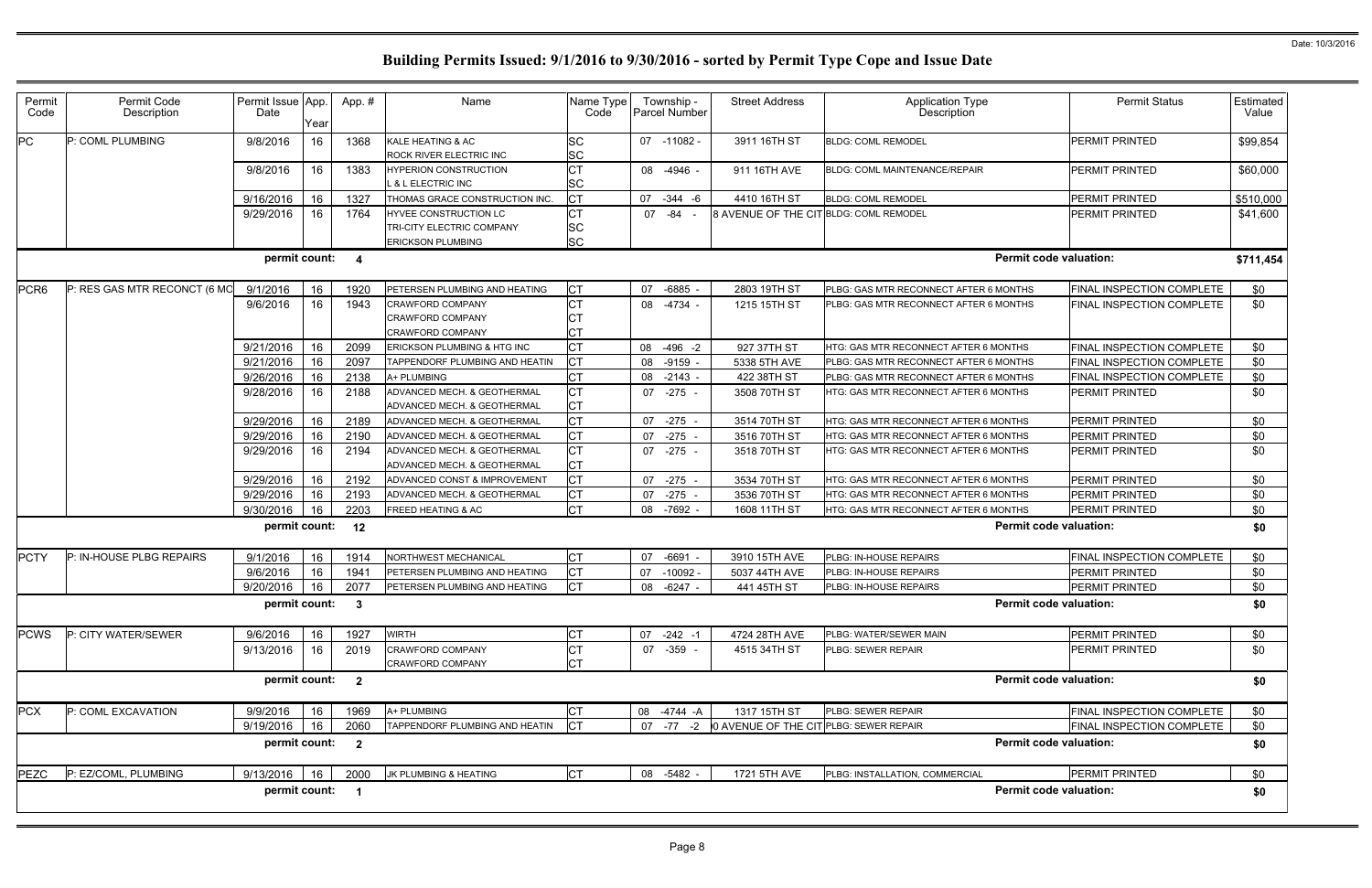| Permit<br>Code | Permit Code<br>Description | Permit Issue App.<br>Date | Year     | App.#        | Name                                                                                                          | Name Type<br>Code             |    | Township -<br>Parcel Number | <b>Street Address</b>                              | Application Type<br>Description          | <b>Permit Status</b>                    | Estimated<br>Value |
|----------------|----------------------------|---------------------------|----------|--------------|---------------------------------------------------------------------------------------------------------------|-------------------------------|----|-----------------------------|----------------------------------------------------|------------------------------------------|-----------------------------------------|--------------------|
| <b>PGR</b>     | P: RES GAS PIPING          | 9/26/2016                 | 16       | 2125         | TOTAL MAINTENANCE INC                                                                                         |                               |    |                             | 07 -227 -B 4045 36TH AVENUE CT PLBG: GAS PIPING    |                                          | PERMIT PRINTED                          | \$0                |
|                |                            | permit count:             |          | -1           |                                                                                                               |                               |    |                             |                                                    | <b>Permit code valuation:</b>            |                                         | \$0                |
| <b>PR</b>      | P: RES PLUMBING            | 9/6/2016                  | 16       | 1255         | PROPERTY OWNER<br><b>CAMPBELL ELECTRIC</b><br>WATSON PLUMBING AND MECHANICAL<br>HOMETOWN PLUMBING AND HEATING | ו טן<br>SC<br>SC<br><b>SC</b> |    | 07 -14843 -                 | 3445 19TH AVE                                      | BLDG:RES/NEW, SINGLE FAMILY DETACHED     | PERMIT PRINTED                          | \$131,000          |
|                |                            | 9/9/2016                  | 16.      | 1652         | <b>PROPERTY OWNER</b><br><b>TRINITY ELECTRIC</b><br>WIRTH                                                     | <b>CT</b><br><b>SC</b><br>SC  |    | $07 - 242 - 1$              | 4724 28TH AVE                                      | <b>ENG: DRAINAGE PERMIT</b>              | PERMIT PRINTED                          | \$0                |
|                |                            | 9/15/2016                 | 16       | 2036         | <b>FIERS PLUMBING</b>                                                                                         |                               |    | 08 -484 -2                  | 861 47TH ST                                        | PLBG: INSTALLATION, RESIDENTIAL          | PERMIT PRINTED                          | \$0                |
|                |                            | 9/19/2016                 | 16       | 2024         | DUST-RY REMODELING INC<br><b>ERICKSON PLUMBING</b>                                                            | <b>ICT</b><br><b>SC</b>       |    | 07 -2238 -                  | 2446 27TH ST                                       | <b>BLDG: RES REMODEL</b>                 | PERMIT PRINTED                          | \$240,000          |
|                |                            | 9/19/2016                 | 16       | 2065         | NORTHWEST MECHANICAL                                                                                          | IСТ                           |    | 07 -9498                    | 3452 49TH ST                                       | PLBG: INSTALLATION, RESIDENTIAL          | PERMIT PRINTED                          | \$0                |
|                |                            | 9/19/2016                 | 16       | 2064         | NORTHWEST MECHANICAL                                                                                          | <b>CT</b>                     |    | 08 -507 -1                  | 828 37TH ST                                        | PLBG: INSTALLATION, RESIDENTIAL          | FINAL INSPECTION COMPLETE               | \$0                |
|                |                            | permit count:             |          | 6            |                                                                                                               |                               |    |                             |                                                    | <b>Permit code valuation:</b>            |                                         | \$371,000          |
| <b>PRWH</b>    | P: RES WATER HEATER        | 9/1/2016                  | 16       | 1917         | <b>WATSON PLUMBING AND MECHANICAL</b>                                                                         |                               |    | 07 -2191 -                  | 2525 29TH ST                                       | PLBG: WATER HEATER                       | PERMIT PRINTED                          | \$0                |
|                |                            | 9/1/2016                  | 16       | 1916         | WATSON PLUMBING AND MECHANICAL                                                                                |                               |    | 08 -4237                    | 2415 18TH STREET B                                 | PLBG: WATER HEATER                       | PERMIT PRINTED                          | \$0                |
|                |                            | 9/1/2016                  | 16       | 1918         | <b>WATSON PLUMBING AND MECHANICAL</b>                                                                         |                               |    | 08 -6164 -23                | 412 27TH AVE                                       | PLBG: WATER HEATER                       | PERMIT PRINTED                          | \$0                |
|                |                            | 9/2/2016                  | 16       | 1926         | TOTAL MAINTENANCE INC                                                                                         |                               | 07 | -6307                       | 2306 48TH ST                                       | <b>PLBG: WATER HEATER</b>                | PERMIT PRINTED                          | \$0                |
|                |                            | 9/6/2016                  | 16       | 1938         | <b>BLONDELL PLUMBING SERVICES</b>                                                                             |                               | 08 | -3982                       | 506 18TH AVE                                       | PLBG: WATER HEATER                       | PERMIT PRINTED                          | \$0                |
|                |                            | 9/6/2016                  | 16       | 1937         | <b>BLONDELL PLUMBING SERVICES</b>                                                                             |                               |    | 08 -7543                    | 2134 15TH STREET A                                 | PLBG: WATER HEATER                       | PERMIT PRINTED                          | \$0                |
|                |                            | 9/13/2016                 | 16       | 1989         | PETERSEN PLUMBING AND HEATING                                                                                 | <b>CT</b>                     |    | 07 -9530                    | 3525 49TH ST                                       | PLBG: WATER HEATER                       | PERMIT PRINTED                          | \$0                |
|                |                            | 9/20/2016<br>9/20/2016    | 16<br>16 | 2070<br>2069 | PETERSEN PLUMBING AND HEATING<br>TOTAL MAINTENANCE INC                                                        |                               | 07 | 07 -11834<br>$-8265$        | 3509 32ND AVE<br>120 52ND STREET CT                | PLBG: WATER HEATER<br>PLBG: WATER HEATER | <b>PERMIT PRINTED</b><br>PERMIT PRINTED | \$0<br>\$0         |
|                |                            | 9/20/2016                 | 16       | 2074         | WATSON PLUMBING AND MECHANICAL                                                                                |                               |    | 08 -5927                    | 435 8TH ST                                         | PLBG: WATER HEATER                       | PERMIT PRINTED                          | \$0                |
|                |                            | 9/21/2016                 | 16       | 2098         | TOTAL MAINTENANCE INC                                                                                         |                               |    | 08 -3462                    | 2326 13TH ST                                       | PLBG: WATER HEATER                       | PERMIT PRINTED                          | \$0                |
|                |                            | 9/26/2016                 | 16       | 2136         | <b>CJ NOW</b>                                                                                                 |                               | 07 | $-1039$                     | 1904 30TH ST                                       | PLBG: WATER HEATER                       | FINAL INSPECTION COMPLETE               | \$0                |
|                |                            | 9/26/2016                 | 16       | 2141         | TOTAL MAINTENANCE INC                                                                                         |                               | 07 | $-9615$                     | 3613 14TH AVE                                      | PLBG: WATER HEATER                       | PERMIT PRINTED                          | \$0                |
|                |                            | 9/26/2016                 | 16       | 2121         | WATSON PLUMBING AND MECHANICAL                                                                                |                               |    | 08 -7531                    | 2103 15TH STREET A PLBG: WATER HEATER              |                                          | PERMIT PRINTED                          | \$0                |
|                |                            | 9/28/2016                 | 16       | 2182         | <b>BLONDELL PLUMBING SERVICES</b>                                                                             | <b>ICT</b>                    |    |                             | 07 -13957 - 3704 75TH STREET CT PLBG: WATER HEATER |                                          | PERMIT PRINTED                          | \$0                |
|                |                            | permit count: 15          |          |              |                                                                                                               |                               |    |                             |                                                    | <b>Permit code valuation:</b>            |                                         | \$0                |
| <b>PRX</b>     | P: RES EXCAVATION          | 9/6/2016                  | 16       | 1936         | <b>BLONDELL PLUMBING SERVICES</b>                                                                             |                               |    | 08 -1837 -                  | 1817 20TH AVE                                      | PLBG: SEWER REPAIR                       | FINAL INSPECTION COMPLETE               | \$0                |
|                |                            | 9/6/2016                  | 16       | 1935         | <b>BLONDELL PLUMBING SERVICES</b>                                                                             | <b>CT</b>                     |    | 08 -1842 -                  | 1649 20TH AVE                                      | PLBG: SEWER REPAIR                       | FINAL INSPECTION COMPLETE               | \$0                |
|                |                            | 9/6/2016                  | 16       | 1934         | <b>BLONDELL PLUMBING SERVICES</b>                                                                             | СT                            |    | 08 -3613 -4                 | 230 31ST AVE                                       | PLBG: SEWER REPAIR                       | PERMIT PRINTED                          | \$0                |
|                |                            | 9/13/2016                 | 16       | 1993         | <b>CRAWFORD COMPANY</b>                                                                                       | <b>CT</b>                     |    | 07 -7108 -                  | 5337 30TH AVE                                      | PLBG: SEWER REPAIR                       | FINAL INSPECTION COMPLETE               | \$0                |
|                |                            | 9/13/2016                 | 16       | 2009         | <b>BLONDELL PLUMBING SERVICES</b>                                                                             | IСT                           |    | 08 -7834                    | 1808 14TH ST                                       | PLBG: SEWER SERVICE REPLACEMENT          | PERMIT PRINTED                          | \$0                |
|                |                            | 9/13/2016                 | 16       | 2010         | <b>BLONDELL PLUMBING SERVICES</b>                                                                             | <b>CT</b>                     |    | 08 -7835 -                  | 1812 14TH ST                                       | PLBG: SEWER SERVICE REPLACEMENT          | PERMIT PRINTED                          | \$0                |
|                |                            | 9/13/2016                 | 16       | 2011         | <b>BLONDELL PLUMBING SERVICES</b>                                                                             | Iст                           |    | 08 -7836                    | 1816 14TH ST                                       | PLBG: SEWER SERVICE REPLACEMENT          | PERMIT PRINTED                          | \$0                |
|                |                            | 9/13/2016                 | 16       | 2012         | <b>BLONDELL PLUMBING SERVICES</b>                                                                             |                               |    | 08 -7837                    | 1818 14TH ST                                       | PLBG: SEWER SERVICE REPLACEMENT          | PERMIT PRINTED                          | \$0                |
|                |                            | 9/13/2016                 | 16       | 2013         | <b>BLONDELL PLUMBING SERVICES</b>                                                                             | <b>CT</b>                     |    | 08 -7838                    | 1832 14TH ST                                       | PLBG: SEWER SERVICE REPLACEMENT          | PERMIT PRINTED                          | \$0                |
|                |                            | 9/13/2016                 | 16       | 2014         | <b>BLONDELL PLUMBING SERVICES</b>                                                                             |                               |    | 08 -7839                    | 1834 14TH ST                                       | PLBG: SEWER SERVICE REPLACEMENT          | PERMIT PRINTED                          | \$0                |
|                |                            | 9/13/2016                 | 16       | 2015         | <b>BLONDELL PLUMBING SERVICES</b>                                                                             | <b>CT</b>                     |    | 08 -7840 -                  | 1836 14TH ST                                       | PLBG: SEWER SERVICE REPLACEMENT          | PERMIT PRINTED                          | \$0                |